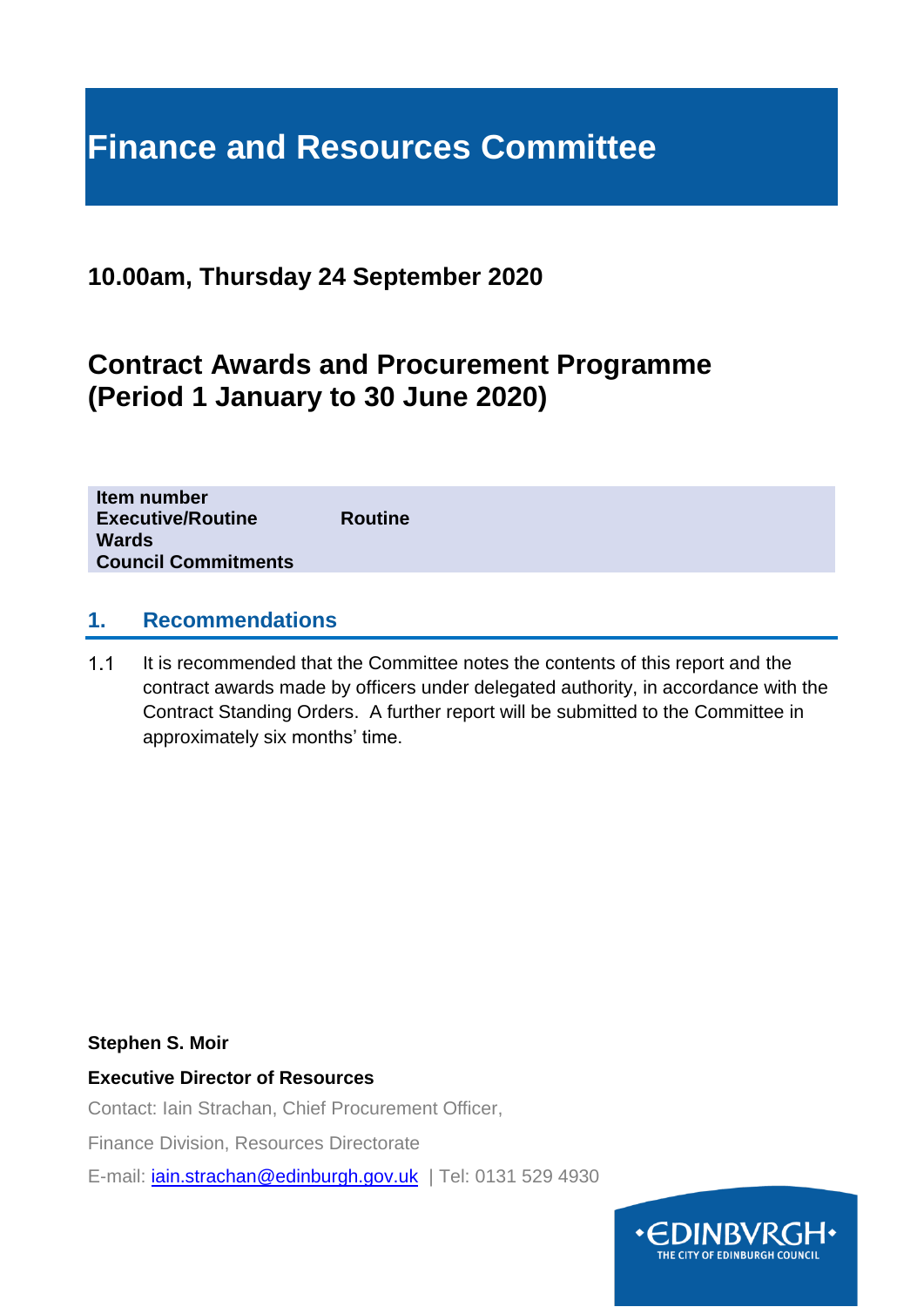# **Report**

# **Contract Awards and Procurement Programme (Period 1 January to 30 June 2020)**

#### **2. Executive Summary**

2.1 This report updates the Finance and Resources Committee on the scope of contracts awarded across the Council in the period 1 January to 30 June 2020. This provides visibility of contracts awarded by officers under delegated authority, including direct contract awards not openly tendered due to specific circumstances permitted in the relevant procurement regulations and those awarded following a waiver of the Council's Contract Standing Orders (CSOs). This report also seeks to provide the Committee with visibility of the forthcoming procurement programme in relation to expected higher value contracts across the Council.

# **3. Background**

- 3.1 The Commercial and Procurement Services (CPS) team, within the Finance Division, is responsible for fostering commercial and procurement efficiency, enabling Best Value to be secured across the Council. In support of this approach CPS:
	- supports Directorates to procure goods, works and services (with the focus primarily on contracts in the value of £25,000 and above); and,
	- provides governance, process and operational oversight for contracting and purchasing (including the Council's CSOs).
- 3.2 The commercial and procurement programme comprises significant volumes of both activities and stakeholders across the breadth of the Council. The scope of this function includes working with services in relation to:
	- £684m of third party spend across the Council during 2019/20;
	- Management of the Council's Contract Register 1,358 live contracts (at 30 June 2020); and
	- Approximately 5,970 suppliers, 1,170 requisitioners and 720 approvers on the Council's Oracle purchasing system (at 30 June 2020).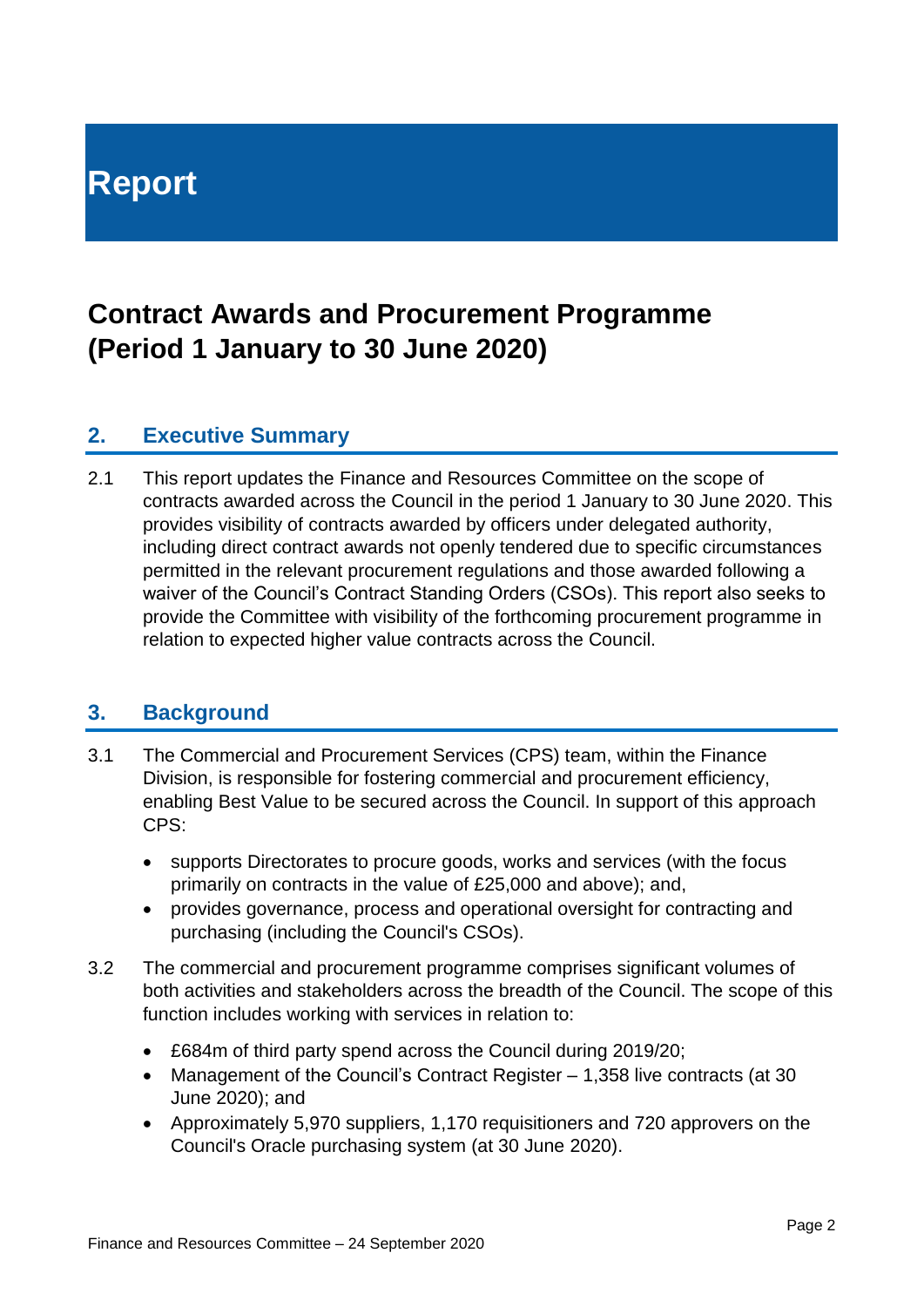- 3.3 Directorates are responsible for ensuring that contract information is regularly updated on the Council's Contract Register (accessible through the Orb and publicly). CPS regularly provides a list of expiring contracts and waivers to Directorates for their review, to enable Executive Directors and Heads of Service to fulfil their responsibilities for all contracts tendered and subsequently awarded by their Directorates/Divisions. Commercial Partners within CPS work alongside divisional management and procurement delivery teams, as business partners, to support relationship management and to assist the contract planning process.
- 3.4 The Council's CSOs outline contract approval thresholds for goods, works and services, identifying both the level of award which can be undertaken and those with the authority to award.
- 3.5 In specific circumstances, direct awards can be undertaken, where it is not practically viable or in the Council's best interests to 'tender' the requirement.
- 3.6 A waiver of CSOs to allow a contract to be awarded or extended without competitive tendering may also be required in certain circumstances. Inevitably, there will always be a need for a select number of waivers, however each is evaluated on its own merits and approval given only if fully justifiable and in the best interests of the Council. Such circumstances continue to be tightly controlled and scrutinised and will continue to be reported to Committee through this report.
- 3.7 This report also provides insight into forthcoming procurement activity for expected higher value contracts across the Council.

#### **4. Main report**

- 4.1 This report updates the Finance and Resources Committee on the scope of contracts awarded by officers under delegated authority across the Council in the period 1 January to 30 June 2020 and provides visibility of the forthcoming procurement programme in relation to expected higher value contracts across the Council. Information is as recorded on the Council's Contract Register as at 6 July 2020.
- 4.2 It is noted that the COVID-19 pandemic has impacted on the Council's procurement activity during the period, actions and control measures have been undertaken to support existing and new contracting requirements, and in turn mitigate the associated risk to Council services and other project initiatives. Temporary changes to the CSOs were implemented as of 31 March 2020. The effect of these changes was to implement additional governance to contractual decisions such that no new major contractual commitments (above £500,000) be entered into by the Council other than where approved by the Chief Executive or the relevant Executive Director, and only following advice having been taken from the Head of Legal and Risk and the Chief Procurement Officer. These temporary changes remained in place to the end of the reporting period to which this report relates, subsequently rescinded following consideration by the Chief Executive, through the Council's Incident Management Team, on 27 July and in consultation with Council Leader and Deputy Leader.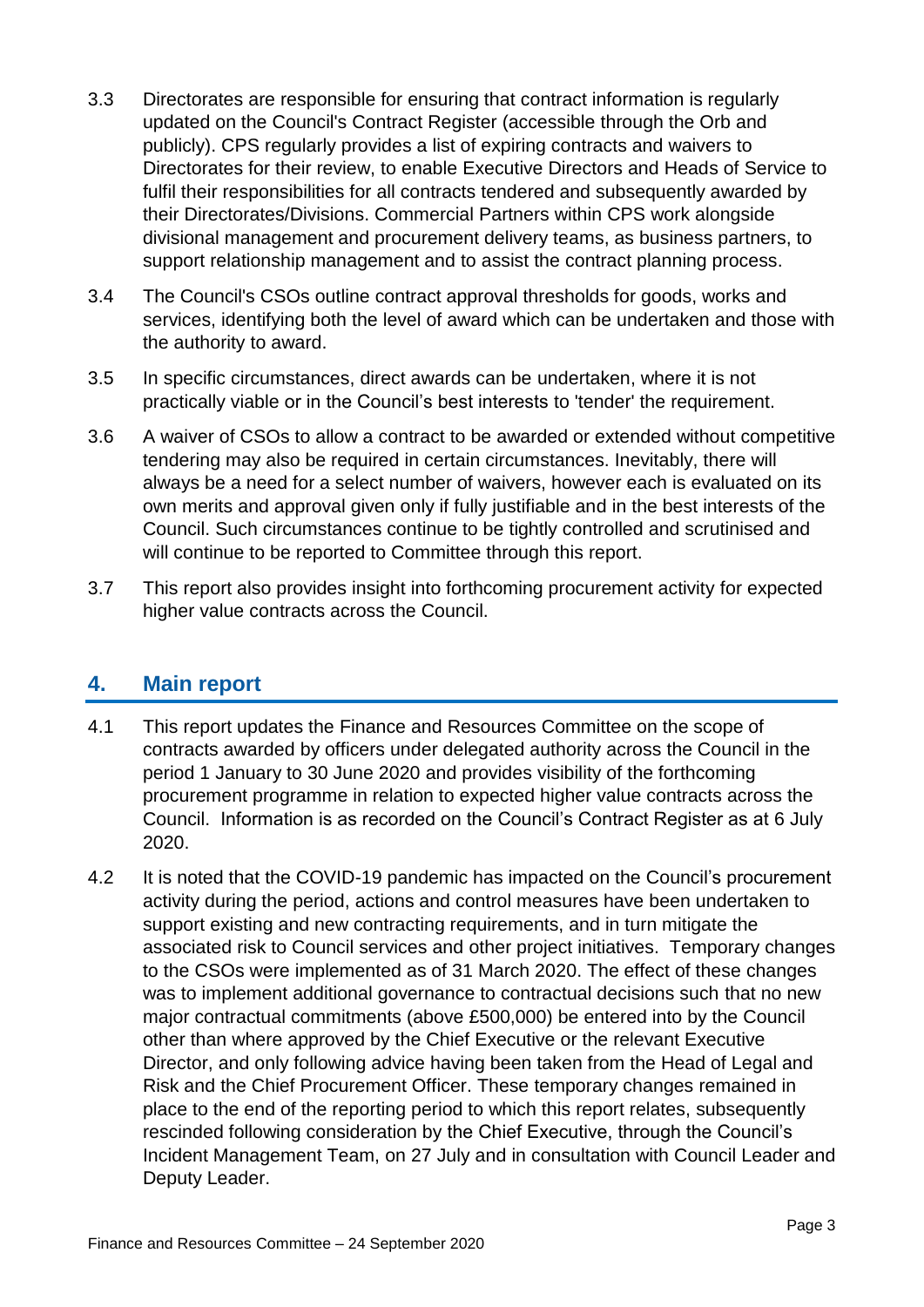- 4.3 The pandemic is continuing to present a number of new challenges to the Council and its suppliers. CPS is working closely with service areas to support them through this next period. It is however noted that in some cases there has been a requirement to seek approval to waive Contract Standing Orders in Committee or through delegated officer approval as a result of the pandemic. As ever, such approvals continue to be constructively challenged and subject to robust scrutiny, to ensure such actions are in the Council's best interests and secure Best Value.
- 4.4 The CSOs state that contracts above a threshold of £1m for supply of goods and services and £2m for works require approval from the Committee prior to award. A summary of contracts awarded by officers under delegated authority is presented in Table 1 below.

| <b>Directorate</b>                         | <b>Total Contract Value</b><br>1 January - 30 June 2020 |
|--------------------------------------------|---------------------------------------------------------|
| <b>Chief Executive's Service</b>           | £200,000                                                |
| <b>Communities and Families</b>            | £6,414,471                                              |
| <b>Health and Social Care</b>              | £6,059,248                                              |
| Place                                      | £8,721,549                                              |
| Resources                                  | £31,869,389                                             |
| De Minimis Value Contracts (Under £25,000) | £717,105                                                |
|                                            | £53,981,762                                             |

#### **Table 1 Contracts Awarded under Delegated Authority**

- 4.5 A full breakdown of contracts awarded by officers under delegated authority in this period is provided in Appendix 1. It is noted that given their de minimis value, contracts under the value of £25,000 have not been listed. For information, there were a total of 70 contracts awarded with a value of less than £25,000.
- 4.6 National Framework awards under Standing Order 12 of the CSOs are also included in Appendix 1. The title or description identifies where such a Framework has been utilised.
- 4.7 The report also offers insight in respect of those contracts awarded under waiver of the Council's CSOs, both under delegated authority and through Committee approval, these are summarised by Directorate in Table 2 overleaf.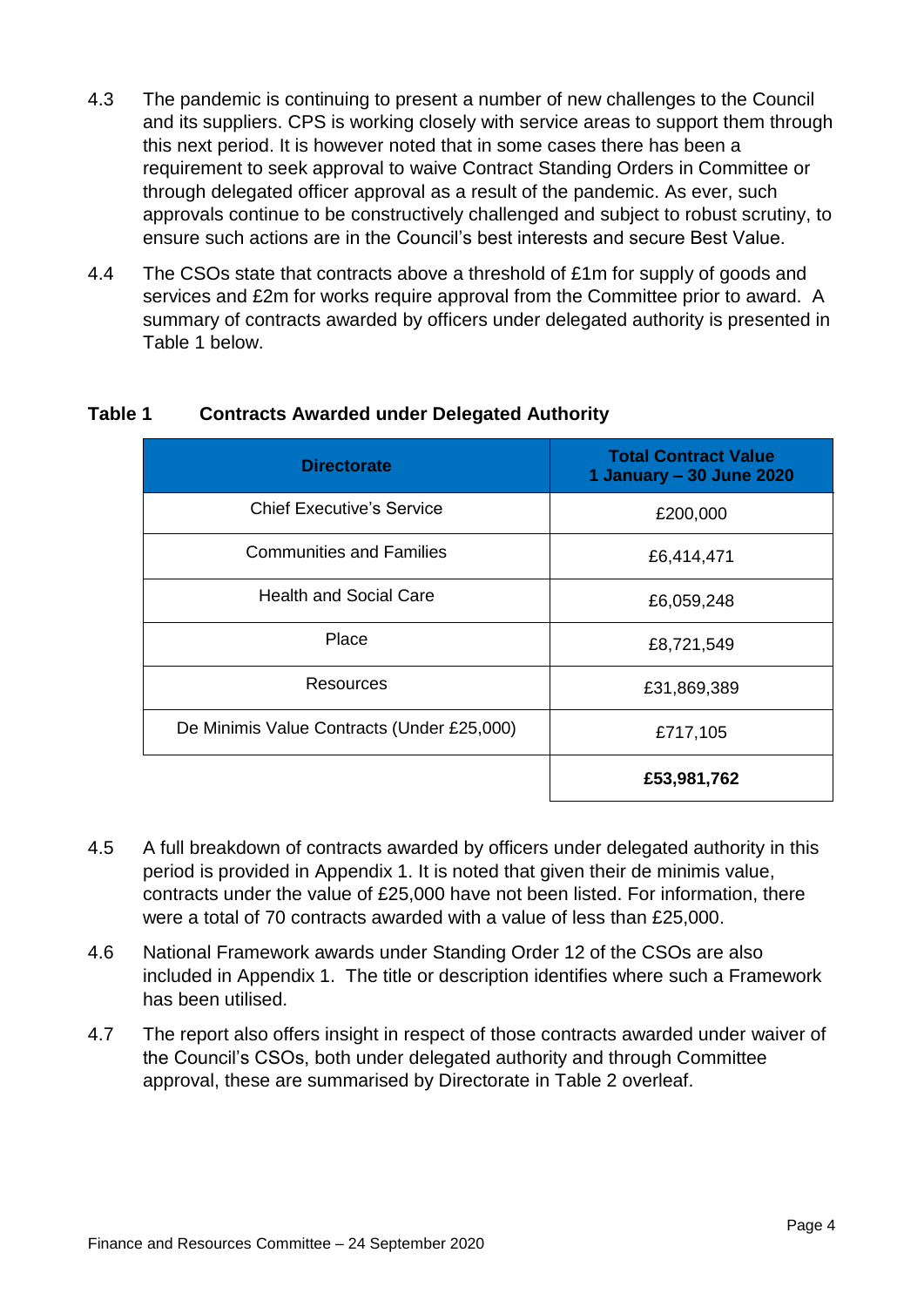| <b>Directorate</b>               | <b>Total Value of Waivers</b><br>1 January – 30 June 2020 |                           |
|----------------------------------|-----------------------------------------------------------|---------------------------|
|                                  | <b>Delegated Authority</b>                                | <b>Committee Approval</b> |
| <b>Chief Executive's Service</b> | £7,200                                                    |                           |
| <b>Communities and Families</b>  | £3,200,987                                                | £10,108,839               |
| <b>Health and Social Care</b>    | £1,350,565                                                | £10,104,894               |
| Place                            | £2,669,743                                                | £4,174,925                |
| Resources                        | £1,421,119                                                | £25,200,000               |
| Total                            | £8,649,614                                                | £49,588,658               |

#### **Table 2 Contracts Awarded under the Waiver of Standing Orders**

- 4.8 Appendices 2 and 3 provide the detail and financial value of contracts awarded under waiver of Council CSOs. It should be noted that in several cases the expected spend, as determined by the service area, may be below the value of the waiver granted.
- 4.9 To enable greater understanding of the background to waivers across the Council, CPS records relevant management information. The chart below details reasoning (based on the background and justification detail provided by the service area) for the waivers in period, noting that only a limited percentage (8%) primarily relate to contract planning, historically a concern of the Committee. The majority (82%) of waivers recorded relate to specific circumstances where services required at a certain point in time dictate that a direct award is in the Council's best interests. It is noted that a further 8% relate to bespoke/proprietary ICT, with the remainder relating to Council budgetary planning or major service change. Given the breadth of services delivered across the Council, the reasons for these are numerous and varied, with further detail of requirement for each waiver listed within Appendix 2.

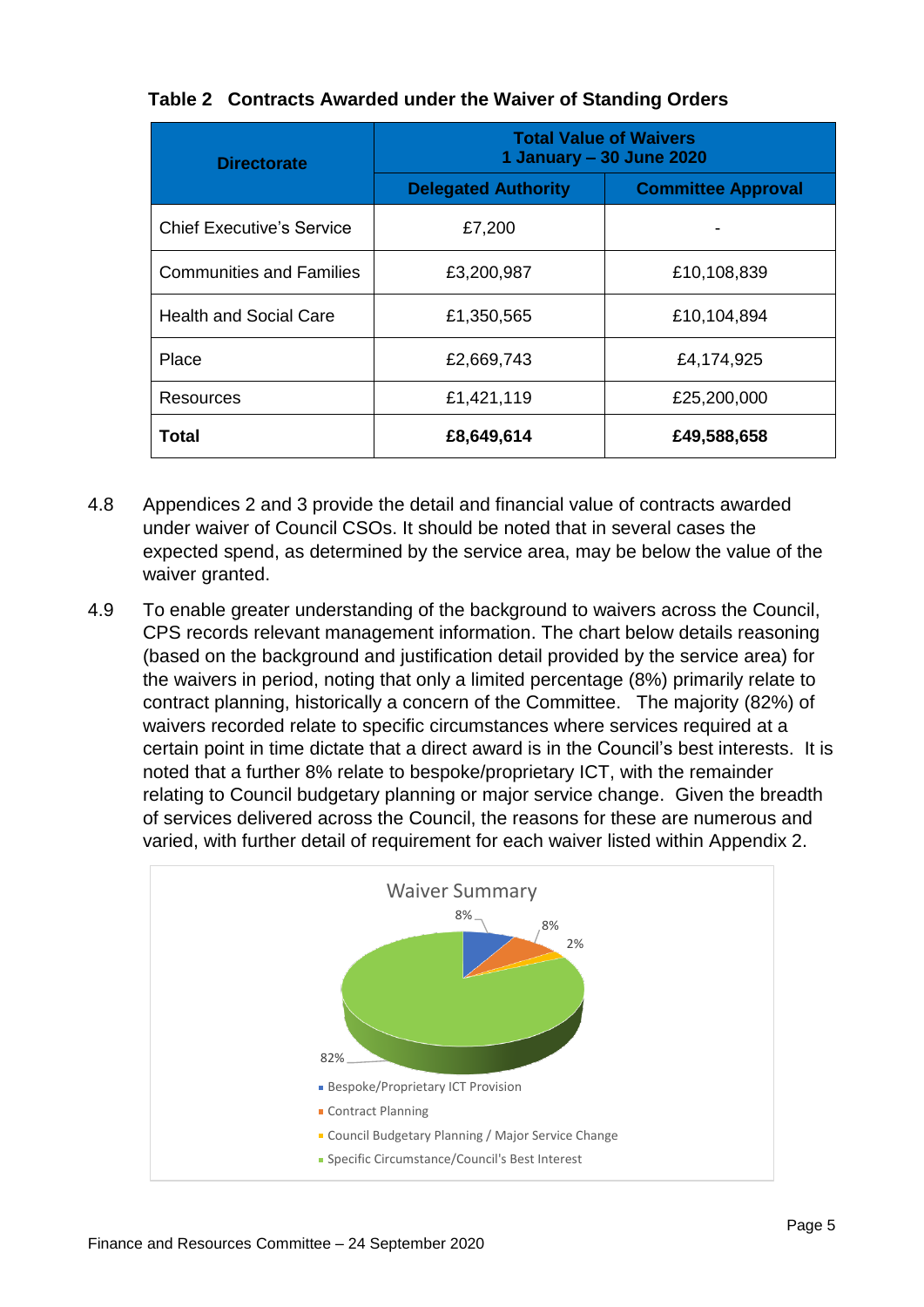- 4.10 With regard to the value of waivers, the majority continue to be of a relatively low to moderate value, with 14% of waivers below £10,000, 46% of waivers below £25,000 and 70% below £50,000. This is largely consistent with previous reporting periods.
- 4.11 CPS continues to monitor and challenge submitted waivers to ensure continuing compliance with the CSOs. The Waivers and Contract Register provides the required visibility of spend enabling CPS to highlight to Directorates where plans for procurement require to be put in place without delay.
- 4.12 To enable greater insight into the forthcoming procurement programme in relation to higher value contracts across the Council, the top seventeen (by value) is detailed within Appendix 4. It should be noted this is based on current knowledge and is subject to change as each individual procurement strand progresses.

#### **5. Next Steps**

5.1 A further report will be submitted to the Committee in approximately six months' time.

#### **6. Financial impact**

6.1 Through a robust procurement approach, proactive management of contract cycles, aggregating spend and carrying out competitive procurement where appropriate, this should continue to support commercial efficiency and achieve Best Value for Council contracts.

#### **7. Stakeholder/Community Impact**

- 7.1 Directorates have been consulted in relation to their expiring contracts, waivers and suppliers in preparation for the collation of this report. On an ongoing basis, the CSOs outline the appropriate measures of consultation and approval that must be sought from officers or committee for each waiver, dependent on expected value.
- 7.2 Due to the significant volumes of activity and numbers of stakeholders involved in purchasing and procuring goods, services and works, CPS relies on services to provide accurate information through their Contract Register entries and timely requests for procurement support. To mitigate against any risks in this area, data is reviewed for accuracy and reliability in consultation with services.
- 7.3 A waiver denotes a departure from the CSOs. There may be an increased risk if the Council has departed from European Union or Scottish procurement regulations. However, each waiver is scrutinised on its own merits in this context and requires appropriate checks and balances both within the Directorate concerned and corporately and is only approved if justifiable given the circumstances or permitted in accordance with the relevant legislative framework.
- 7.4 Co-production resource and timescales require to be factored in to overall timescales for services to re-procure contracts to ensure early planning and avoidance of waiver requirements.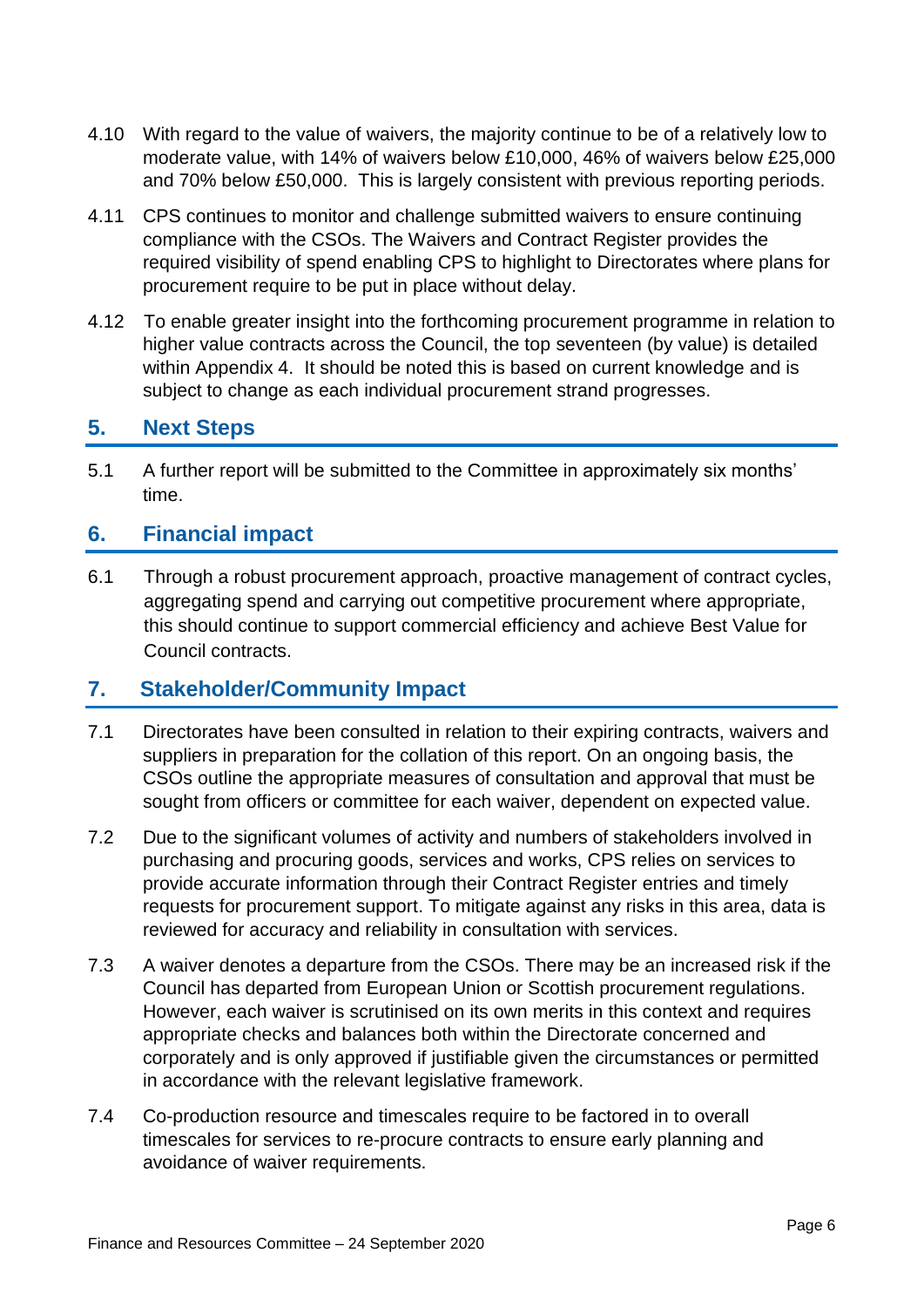7.5 There are no equalities or sustainability impacts directly arising as a result of this report.

#### **8. Background reading/external references**

8.1 [Contract Awards and Procurement Programme \(Period 1 July –](https://democracy.edinburgh.gov.uk/ieListDocuments.aspx?CId=140&MId=349&Ver=4) 31 December [2019\)](https://democracy.edinburgh.gov.uk/ieListDocuments.aspx?CId=140&MId=349&Ver=4) – Report to Finance and Resources Committee, March 2020

#### **9. Appendices**

- Appendix 1 Contracts awarded under Delegated Authority
- Appendix 2 Contracts awarded under the Waiver of CSOs by Delegated Authority
- Appendix 3 Contracts awarded under the Waiver of CSOs by Committee approval
- Appendix 4 Procurement Programme Anticipated High Value Procurements Across the Council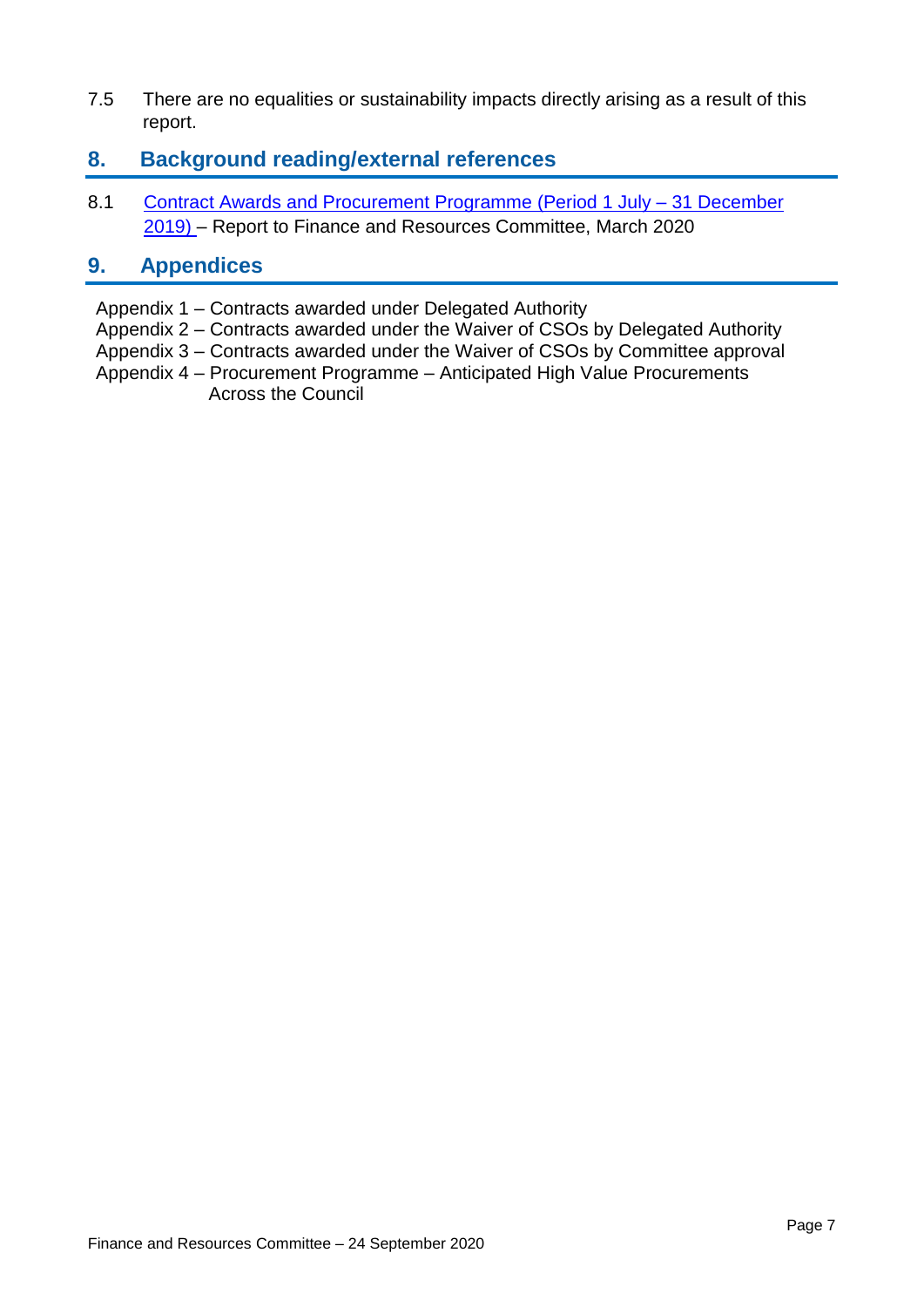# **Appendix 1 – Contracts awarded under Delegated Authority**

The following relate to the period 1 January – 30 June 2020.

# **Supply of Goods and Service Contracts**

| <b>Date</b> | <b>Directorate</b> | <b>Chief Executive's Service</b>                |              |
|-------------|--------------------|-------------------------------------------------|--------------|
|             | <b>Supplier</b>    | <b>Contract Description</b>                     | <b>Value</b> |
| 21/04/2020  | Safecall Limited   | Whistleblowing hotline and associated services. | £200,000     |
|             |                    |                                                 | £200,000     |

| <b>Date</b> | <b>Directorate</b>                              | <b>Communities and Families</b>                                                                      |              |
|-------------|-------------------------------------------------|------------------------------------------------------------------------------------------------------|--------------|
|             | <b>Supplier</b>                                 | <b>Contract Description</b>                                                                          | <b>Value</b> |
| 08/01/2020  | <b>GGI Development</b><br>and Research LLP      | Governance review of the Children's Services Partnership.                                            | £25,000      |
| 31/01/2020  | Framework-<br>Multiple Supplier                 | Framework for Independent Psychological Assessments<br>(Permanence planning and order applications). | £400,000     |
| 17/02/2020  | Letombo Limited                                 | Supported living services to a young person.                                                         | £90,000      |
| 28/02/2020  | Scottish Catholic<br><b>Educational Service</b> | Provision of specialty materials for catholic schools.                                               | £25,000      |
| 19/03/2020  | Credo Care Ltd                                  | Provision of services for a child in the care system.                                                | £80,000      |
| 19/03/2020  | <b>JMT Care Services Ltd</b>                    | Provision of services for a child in the care system.                                                | £200,000     |
| 19/03/2020  | Action For Children                             | Provision of services for a child in the care system.                                                | £329,680     |
| 27/03/2020  | Nivensknowe<br><b>Boarding Kennels</b>          | Kennelling services for pets, service continuity.                                                    | £90,000      |
| 01/04/2020  | Barnardo's Scotland                             | Short breaks for children with disabilities.                                                         | £443,000     |
| 16/04/2020  | Malcolm Hollis LLP                              | BIM survey of Trinity Academy phase two.                                                             | £29,650      |
| 21/04/2020  | Primecare Health Ltd                            | Specialist care for a young person.                                                                  | £356,920     |
| 30/04/2020  | W F Howes Ltd                                   | Supply of audio and large print books of named authors.                                              | £77,931      |
| 26/05/2020  | The Action Group                                | Summer support programme for children and young people<br>with disabilities.                         | £51,667      |
| 26/05/2020  | Lothian Autistic<br>Society                     | Summer support programme for children and young people<br>with disabilities.                         | £52,023      |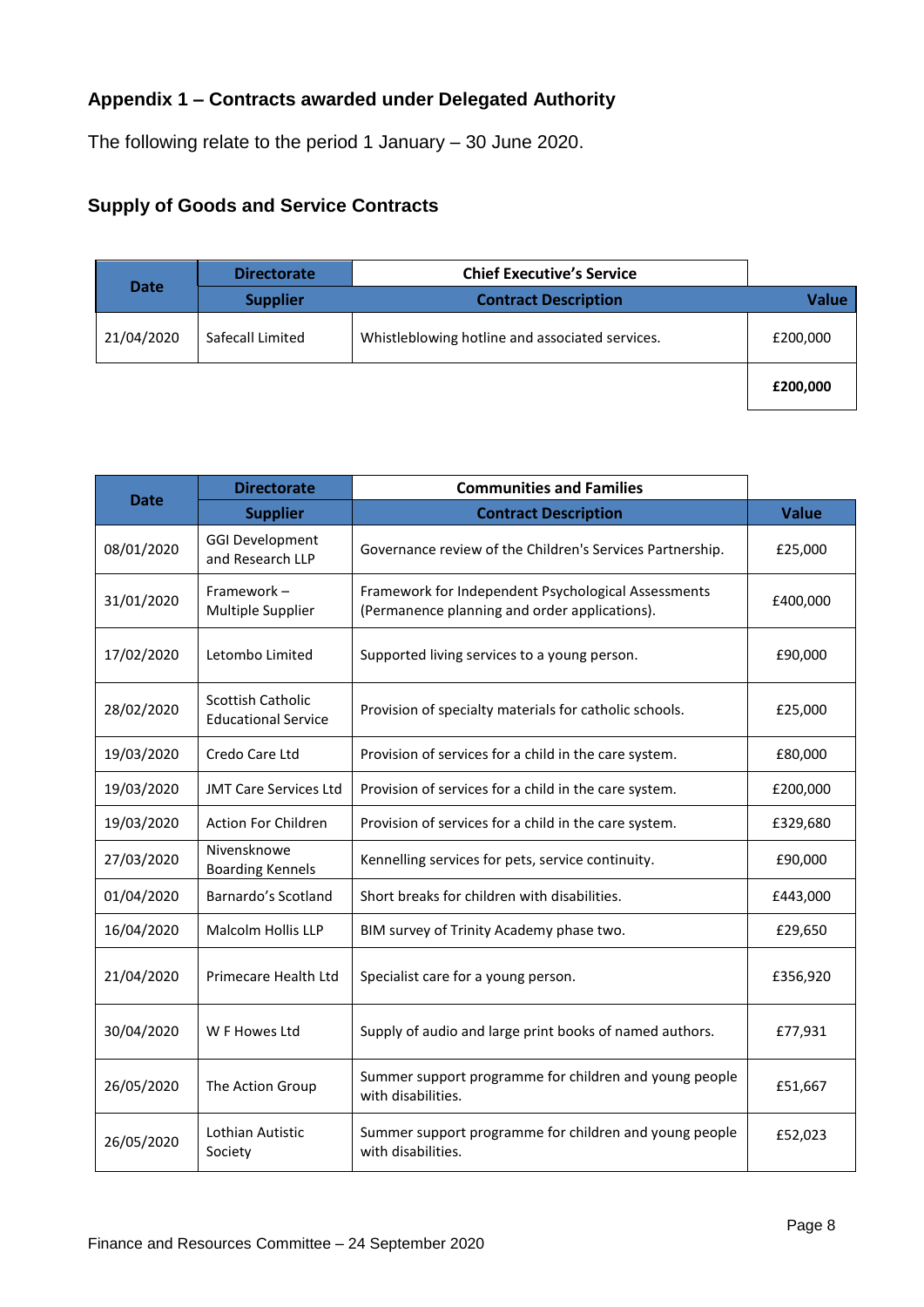| 26/05/2020 | The Yard                         | Summer support programme for children and young people<br>with disabilities.        | £61,600    |
|------------|----------------------------------|-------------------------------------------------------------------------------------|------------|
| 26/05/2020 | Primecare Health Ltd             | Summer support programme for children and young people<br>with disabilities.        | £47,000    |
| 26/05/2020 | Capability Scotland              | Summer support programme for children and young people<br>with disabilities.        | £55,000    |
| 17/06/2020 | Framework -<br>Multiple Supplier | Adoption of the Scotland Excel Framework for the supply of<br>secure care services. | £4,000,000 |
|            |                                  |                                                                                     | £6,414,471 |

|             | <b>Directorate</b>                               | <b>Health and Social Care</b>                                                       |              |
|-------------|--------------------------------------------------|-------------------------------------------------------------------------------------|--------------|
| <b>Date</b> | <b>Supplier</b>                                  | <b>Contract Description</b>                                                         | <b>Value</b> |
| 19/03/2020  | Forthland Lodge T/A<br>Meallmore Ltd             | Specialist care within Forthland Lodge for people with brain<br>injury and illness. | £439,900     |
| 30/03/2020  | Northcare Manor T/A<br>Northcare Scotland<br>Ltd | Additional capacity care home places (Safehaven)<br>Northcare.                      | £3,106,377   |
| 30/03/2020  | <b>Trinity Craighall LLP</b>                     | Additional capacity care home places (Safehaven) Trinity.                           | £782,857     |
| 30/03/2020  | Manor Grange Care<br>Home                        | Additional capacity care home places (Safehaven) Manor<br>Grange.                   | £782,857     |
| 06/04/2020  | Cairdean House                                   | Additional capacity care home places (Safehaven) Cairdean<br>House.                 | £516,686     |
| 06/04/2020  | Lauder Lodge                                     | Additional capacity care home places (Safehaven) Lauder<br>Lodge.                   | £430,571     |
|             |                                                  |                                                                                     | £6,059,248   |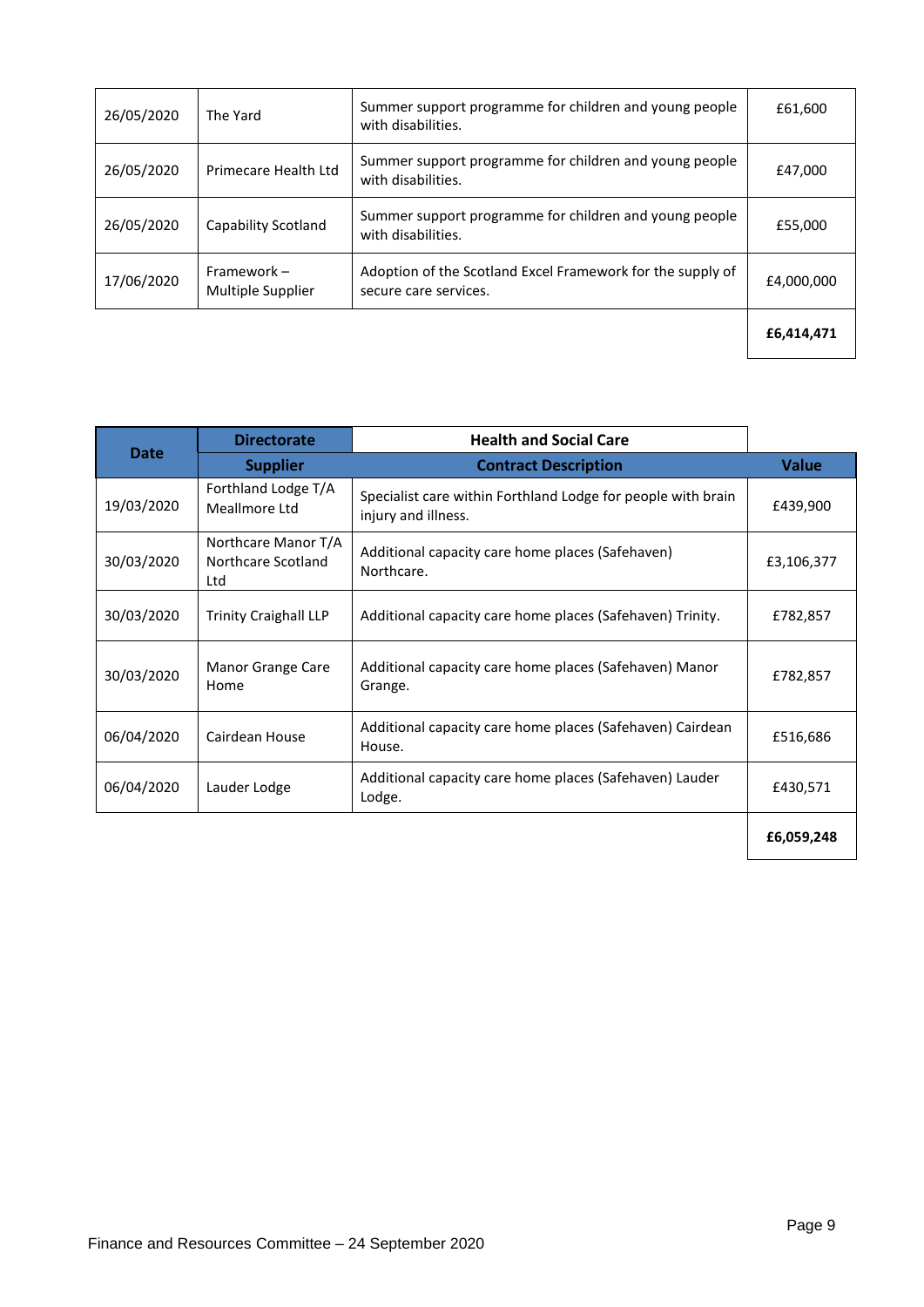|             | <b>Directorate</b>                                                   | Place                                                                                                                                    |              |
|-------------|----------------------------------------------------------------------|------------------------------------------------------------------------------------------------------------------------------------------|--------------|
| <b>Date</b> | <b>Supplier</b>                                                      | <b>Contract Description</b>                                                                                                              | <b>Value</b> |
| 08/01/2020  | <b>GTG Training Ltd</b>                                              | Driver training for staff to ensure higher level driver licence<br>category for medium and large vehicles.                               | £90,000      |
| 08/01/2020  | <b>Turner &amp; Townsend</b><br><b>Project Management</b><br>Limited | City Centre West to East Cycle Link Project Management<br>support.                                                                       | £38,000      |
| 09/01/2020  | Framework-<br>Multiple Supplier                                      | Adoption of Scotland Excel Framework Agreement for<br>Roads Maintenance Materials.                                                       | £500,000     |
| 09/01/2020  | Framework - see<br><b>Supplier Contract</b><br>Line                  | Adoption of Scotland Excel Framework Agreement for<br>Roads Bitumen Products.                                                            | £600,000     |
| 14/01/2020  | <b>Forde Training</b><br>Services Limited                            | Plant equipment training to maintain and upskill Council<br>employees' abilities to operate specialist equipment.                        | £60,000      |
| 14/01/2020  | <b>Forde Training</b><br>Services Limited                            | Street Works Qualification Register training to ensure safe<br>working in the delivery of highway maintenance works.                     | £35,000      |
| 15/01/2020  | Currie & Brown UK<br>Limited                                         | Project Management services via Professional Services<br>Framework (PSF) for Powderhall Early Years Centre and<br>older persons housing. | £48,251      |
| 23/01/2020  | Car Hire (Days of<br>Swansea) Ltd T/A<br>Days Fleet                  | Supply of five Renault Kangoo electric vehicles, third party<br>funded.                                                                  | £55,384      |
| 29/01/2020  | IMG Artists UK Ltd                                                   | Artists agents for Cultural Venues.                                                                                                      | £92,000      |
| 31/01/2020  | Will Rudd Davidson<br>Edinburgh Ltd                                  | Structural engineering services for Moredunvale<br>Regeneration via PSF.                                                                 | £634,923     |
| 31/01/2020  | Will Rudd Davidson<br>Edinburgh Ltd                                  | Site investigation for Moredunvale Regeneration via PSF.                                                                                 | £318,820     |
| 31/01/2020  | <b>Crown Paints Limited</b>                                          | Provision of paint packages for new tenants to assist with<br>the cost of decoration to their homes.                                     | £45,000      |
| 03/02/2020  | <b>Cleveland Containers</b><br>Ltd                                   | Shipping containers for Croft An Righ.                                                                                                   | £45,450      |
| 03/02/2020  | Mallatite Ltd                                                        | Pedestrian safety barriers via Scotland Excel Framework for<br>Croft An Righ.                                                            | £299,988     |
| 05/02/2020  | Valtech Limited                                                      | Blue Badge digital solution and associated services.                                                                                     | £60,000      |
| 24/02/2020  | Aecom Limited                                                        | Structural Engineering Services via PSF for the Active Travel<br>Plan 2020-2030.                                                         | £40,207      |
| 26/02/2020  | <b>SSE</b><br>Telecommunications<br>Limited                          | Design services and construction for diversions of utilities.                                                                            | £125,760     |
| 26/02/2020  | Colin Devenney Plant<br>Hire                                         | Structural repair works to sea defences at Granton,<br>Silverknowes and Seafield.                                                        | £39,996      |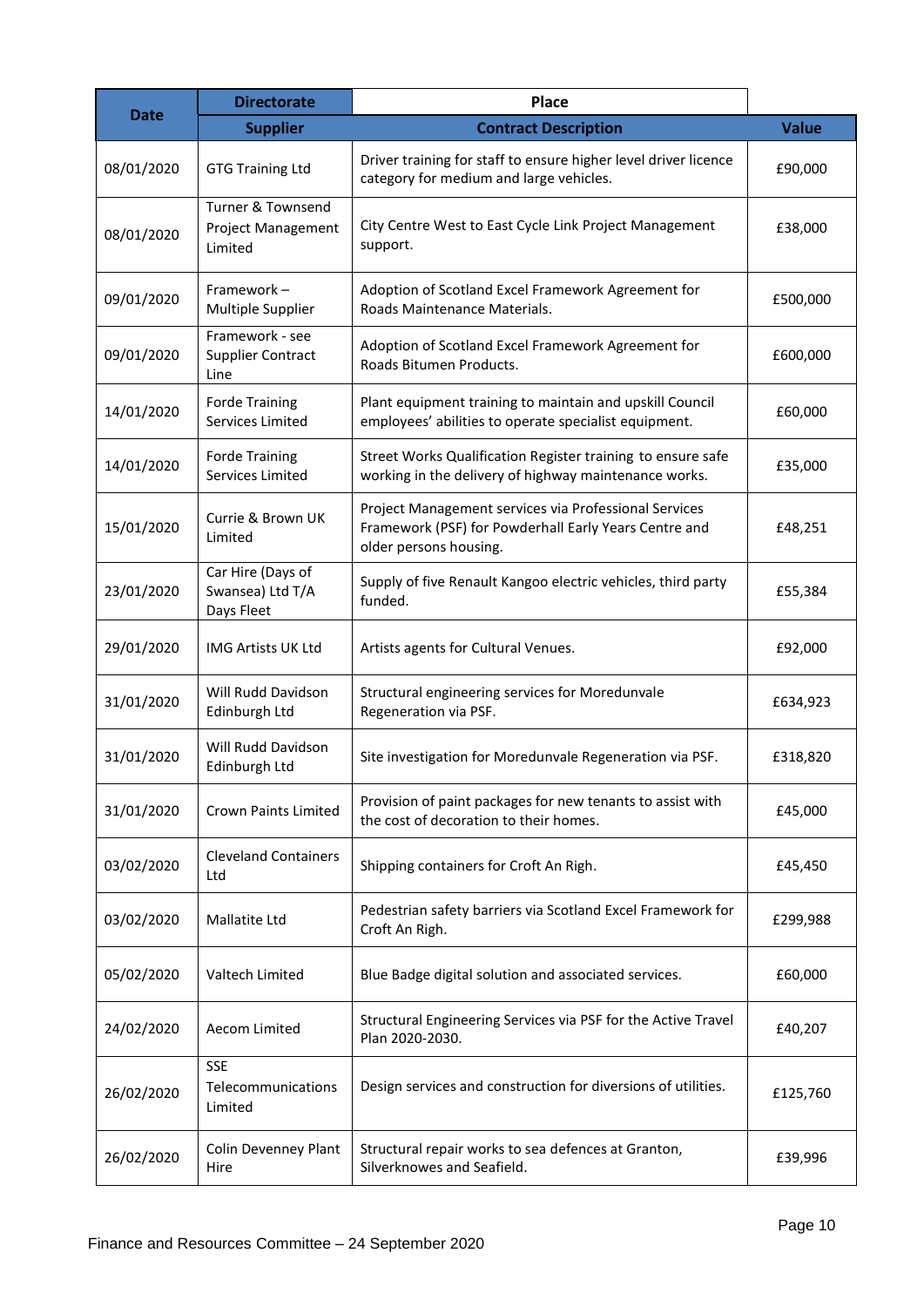| 28/02/2020 | Anderson Bell<br>Christie Limited         | Architectural Services via PSF for Moredunvale<br>Regeneration.                                                | £864,154   |
|------------|-------------------------------------------|----------------------------------------------------------------------------------------------------------------|------------|
| 28/02/2020 | <b>AHR Architects</b><br>Limited          | Project development and delivery via PSF of NEP's Designs<br>2020 South West Locality.                         | £30,995    |
| 05/03/2020 | Framework-<br>Multiple Supplier           | Adoption of Scotland Excel Framework Agreement for<br>Vehicle Parts.                                           | £900,000   |
| 06/03/2020 | Aecom Limited                             | Structural Engineering services via PSF for 'Dropped Kerb<br>Programme'.                                       | £36,301    |
| 11/03/2020 | Zayo Group UK<br>Limited                  | Edinburgh Tram York Place to Newhaven.                                                                         | £187,000   |
| 13/03/2020 | Daimler Fleet<br>Management UK<br>Limited | Lease of twenty Nissan Leaf electric vehicles, part external<br>funding.                                       | £153,702   |
| 30/03/2020 | Lothian Daf                               | Purchase of road marking vehicles.                                                                             | £261,327   |
| 16/04/2020 | Sustrans Ltd                              | Cycling initiative in schools, part funded.                                                                    | £45,000    |
| 14/05/2020 | Jacobs UK Ltd                             | Design and engineering support for Dundee Street and<br>Fountainbridge cycle routes.                           | £204,231   |
| 15/05/2020 | Vale Engineering<br>(York) Limited        | Purchase of quad bikes with weed spraying attachments.                                                         | £49,500    |
| 19/05/2020 | Woodall Nicholson<br>Limited              | Purchase of electric low floor minibuses via YPO<br>Framework.                                                 | £602,959   |
| 22/05/2020 | <b>Tracsis Traffic Data</b><br>Limited    | Traffic data collection during Covid-19 travel restrictions.                                                   | £75,975    |
| 08/06/2020 | Systra Limited                            | City Centre West to East Cycle Link Monitoring Plan.                                                           | £314,724   |
| 11/06/2020 | Collective<br>Architecture Limited        | Architectural services via PSF for Powderhall Stables<br>refurbishment.                                        | £80,000    |
| 11/06/2020 | Currie & Brown UK<br>Limited              | Quantity Surveying services via PSF Powderhall Stables<br>refurbishment.                                       | £25,203    |
| 16/06/2020 | Levenseat Ltd                             | Collection and disposal of waste tyres from the general<br>public at the Household Waste and Recycling Centre. | £30,000    |
| 17/06/2020 | <b>Atkins Limited</b>                     | Drainage and flooding design via the Scotland Excel<br>Technical, Engineering and Consultancy Framework.       | £32,530    |
|            |                                           |                                                                                                                | £7,022,380 |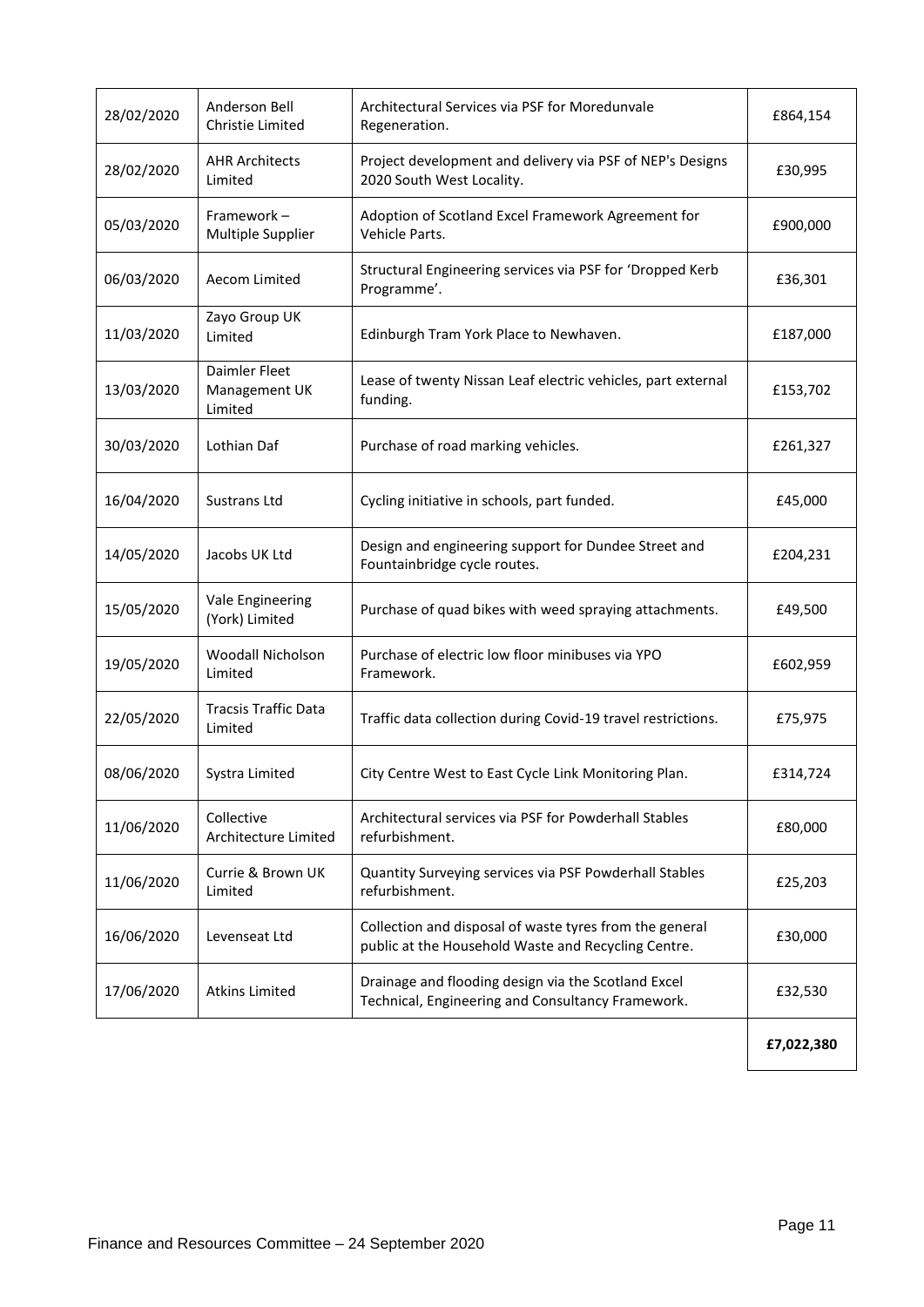|             | <b>Directorate</b>                                                     | <b>Resources</b>                                                                                       |              |
|-------------|------------------------------------------------------------------------|--------------------------------------------------------------------------------------------------------|--------------|
| <b>Date</b> | <b>Supplier</b>                                                        | <b>Contract Description</b>                                                                            | <b>Value</b> |
| 14/01/2020  | Doig & Smith Limited                                                   | Project Management services via PSF for Trinity Academy<br>Phase 2.                                    | £39,817      |
| 20/01/2020  | <b>Holmes Miller Limited</b>                                           | Architectural services via PSF for Trinity Academy Phase 2.                                            | £79,635      |
| 05/02/2020  | Symetri Limited                                                        | Subscription to support the use of AutoCAD design<br>software.                                         | £25,000      |
| 27/02/2020  | <b>Holmes Miller Limited</b>                                           | Architectural services via PSF for Echline Primary School<br>'rising rolls' and Early Years expansion. | £110,925     |
| 28/02/2020  | Currie & Brown UK<br>Limited                                           | Project Management services via PSF for hard Facilities<br>Management transformation.                  | £576,800     |
| 02/03/2020  | E.D.P. Health, Safety<br>and Environment<br><b>Consultants Limited</b> | Continuation of asbestos surveys and records update.                                                   | £86,100      |
| 13/03/2020  | <b>RON Services Limited</b>                                            | Cleaning services for exceptional circumstance.                                                        | £200,000     |
| 13/03/2020  | Framework - Multiple<br>Supplier                                       | Steeplejacks and associated services.                                                                  | £35,000      |
| 16/03/2020  | Arco Ltd                                                               | Emergency purchase of PPE due to Covid-19 - masks,<br>gloves and disposal bags.                        | £142,529     |
| 16/03/2020  | Dawn Direct Ltd                                                        | Emergency purchase of PPE due to Covid-19 - gloves and<br>aprons.                                      | £26,216      |
| 16/03/2020  | Gleann Mor Spirits Co<br>Ltd                                           | Emergency purchase of PPE due to Covid-19 - hand<br>sanitiser.                                         | £25,800      |
| 16/03/2020  | Hutchison<br>Technologies Ltd                                          | Emergency purchase of PPE due to Covid-19 - masks.                                                     | £237,600     |
| 16/03/2020  | Lion Safety Ltd                                                        | Emergency purchase of PPE due to Covid-19 - gloves,<br>aprons, hand sanitiser & masks                  | £177,054     |
| 16/03/2020  | SMI International<br>Group Limited                                     | Emergency purchase of PPE due to Covid-19 - hand<br>sanitiser, wipes, aprons, masks and gloves.        | £110,290     |
| 16/03/2020  | <b>Streamline Corporate</b><br>Limited                                 | Emergency purchase of PPE due to Covid-19 - visors and<br>masks.                                       | £66,600      |
| 08/04/2020  | <b>GHPC Group Ltd</b>                                                  | Clerk of Works services via Framework, Meadowbank<br>Sports Centre.                                    | £122,904     |
| 01/05/2020  | St. Vincent's Health<br>and Public Sector<br>Consulting Limited        | Digital transformation services via Framework for<br>Property and Facilities Management services.      | £188,500     |
| 15/05/2020  | <b>Link Treasury Services</b><br>Limited                               | Leasing advisor services.                                                                              | £43,590      |
| 25/05/2020  | Veolia ES UK Limited                                                   | Utility supplies for Seafield offices.                                                                 | £40,000      |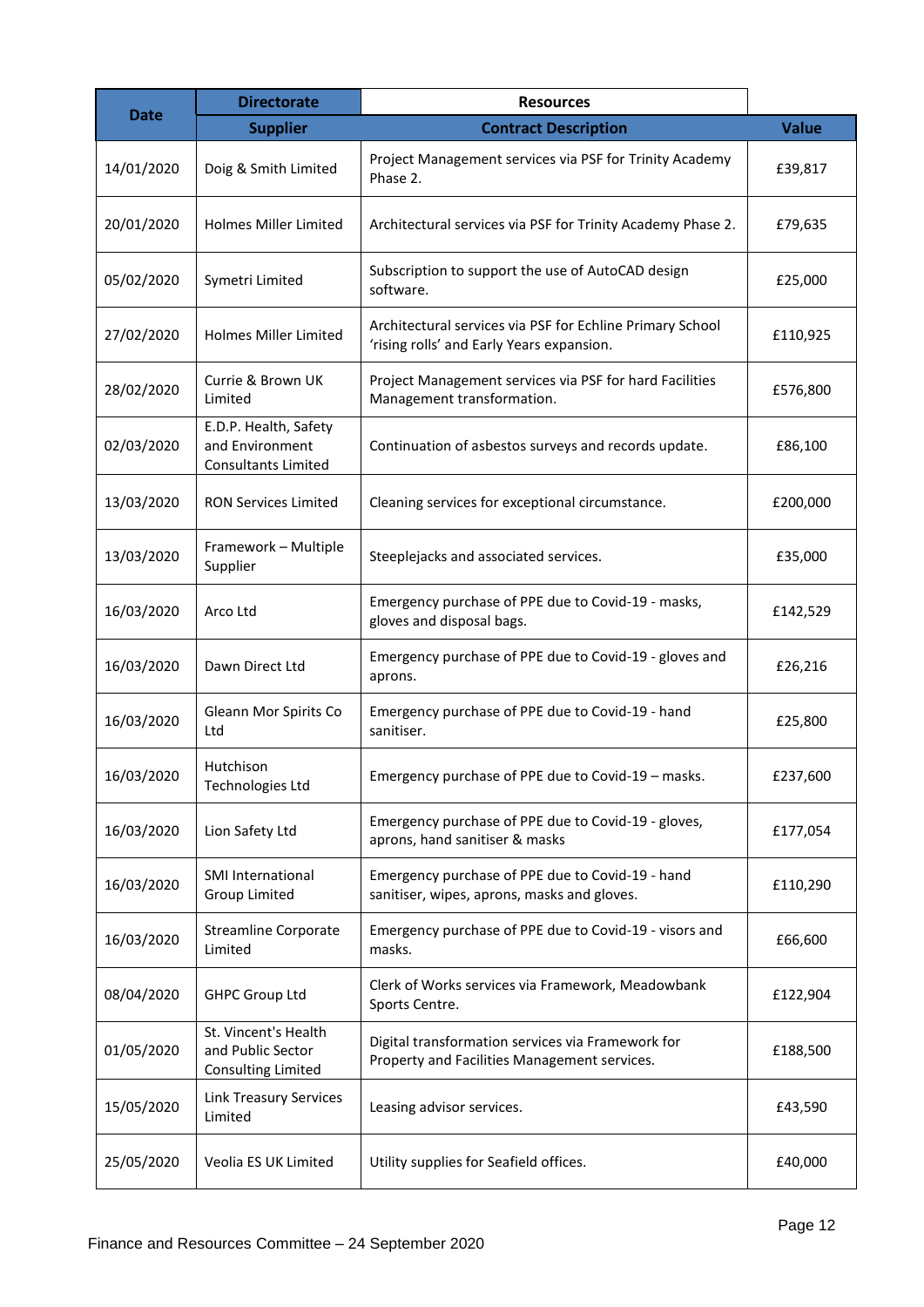| 22/06/2020 | <b>Sharp Business</b><br>Systems UK PLC | Valley Park Community Centre educational furniture and<br>fit out. | £34,015    |
|------------|-----------------------------------------|--------------------------------------------------------------------|------------|
|            |                                         |                                                                    | £2,368,375 |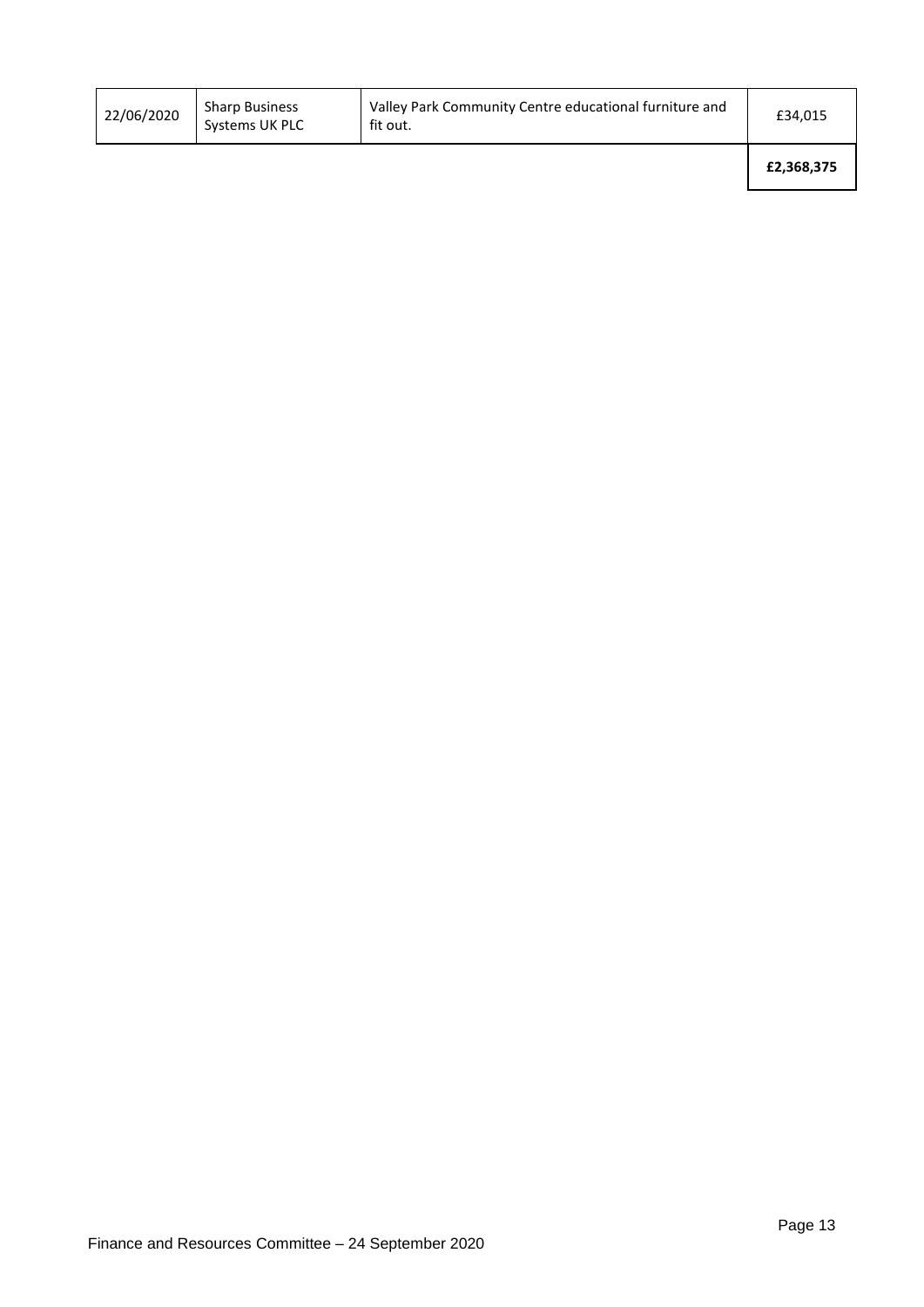#### **Works Contracts**

It is noted there were no works contracts awarded by the Chief Executive's Service, Health & Social Care or Communities and Families Directorates.

|             | <b>Directorate</b>                          | <b>Place</b>                                                                                                    |              |
|-------------|---------------------------------------------|-----------------------------------------------------------------------------------------------------------------|--------------|
| <b>Date</b> | <b>Supplier</b>                             | <b>Contract Description</b>                                                                                     | <b>Value</b> |
| 14/01/2020  | Davidson Engineering<br>(Scotland) Ltd      | Twelve Closes Project - Custom design and installation of<br>decorative metalwork for Chessels Court.           | £30,000      |
| 21/01/2020  | Lanes Group PLC                             | Birnies Court - relining four cast iron stacks, via Framework.                                                  | £103,035     |
| 04/02/2020  | <b>First Call Trade</b><br>Services Limited | External lifting platform and associated landscaping,<br>Ladywell Road, via Framework.                          | £27,000      |
| 02/03/2020  | VolkerLaser Ltd                             | Concrete and masonry repairs to Newhaven Road South<br>Bridge and Telford Road Bridge.                          | £228,860     |
| 02/03/2020  | Maclay (Civil<br>Engineering) Limited       | Carriageway and footway reconstruction to Semple Street,<br>Ponton Street, Lauriston Street and Fountainbridge. | £525,173     |
| 03/03/2020  | Zenith Property<br>Conservation Ltd         | Essential maintenance and refurbishment works to<br>Warriston road and railway bridges.                         | £198,437     |
| 13/03/2020  | Locogen Energy<br>Services Limited          | Installation of energy efficiency equipment into houses,<br>Kirkliston.                                         | £586,664     |
|             |                                             |                                                                                                                 | £1,699,169   |

|             | <b>Directorate</b>                        | <b>Resources</b>                                                                       |              |
|-------------|-------------------------------------------|----------------------------------------------------------------------------------------|--------------|
| <b>Date</b> | <b>Supplier</b>                           | <b>Contract Description</b>                                                            | <b>Value</b> |
| 23/01/2020  | <b>P1 Solutions Ltd</b>                   | Sighthill Primary School, nursery landscaping via<br>Contractor Works Framework (CWF). | £56,317      |
| 23/01/2020  | <b>P1 Solutions Ltd</b>                   | Prestonfield Primary School, playground landscaping via<br>CWF.                        | £62,301      |
| 23/01/2020  | <b>P1 Solutions Ltd</b>                   | Dean Park Primary School, playground landscaping via<br>CWF.                           | £69,051      |
| 23/01/2020  | <b>P1 Solutions Ltd</b>                   | St Cuthbert's Primary School, playground landscaping via<br>CWF.                       | £65,558      |
| 23/01/2020  | <b>P1 Solutions Ltd</b>                   | Moffat Early Years Centre, playground landscaping via<br>CWF.                          | £136,619     |
| 23/01/2020  | <b>P1 Solutions Ltd</b>                   | Brunstane Primary School, playground landscaping via<br>CWF.                           | £96,614      |
| 13/02/2020  | <b>Hub South East</b><br>Scotland Limited | Fox Covert Primary School and St David's Primary School<br>building extensions.        | £1,010,949   |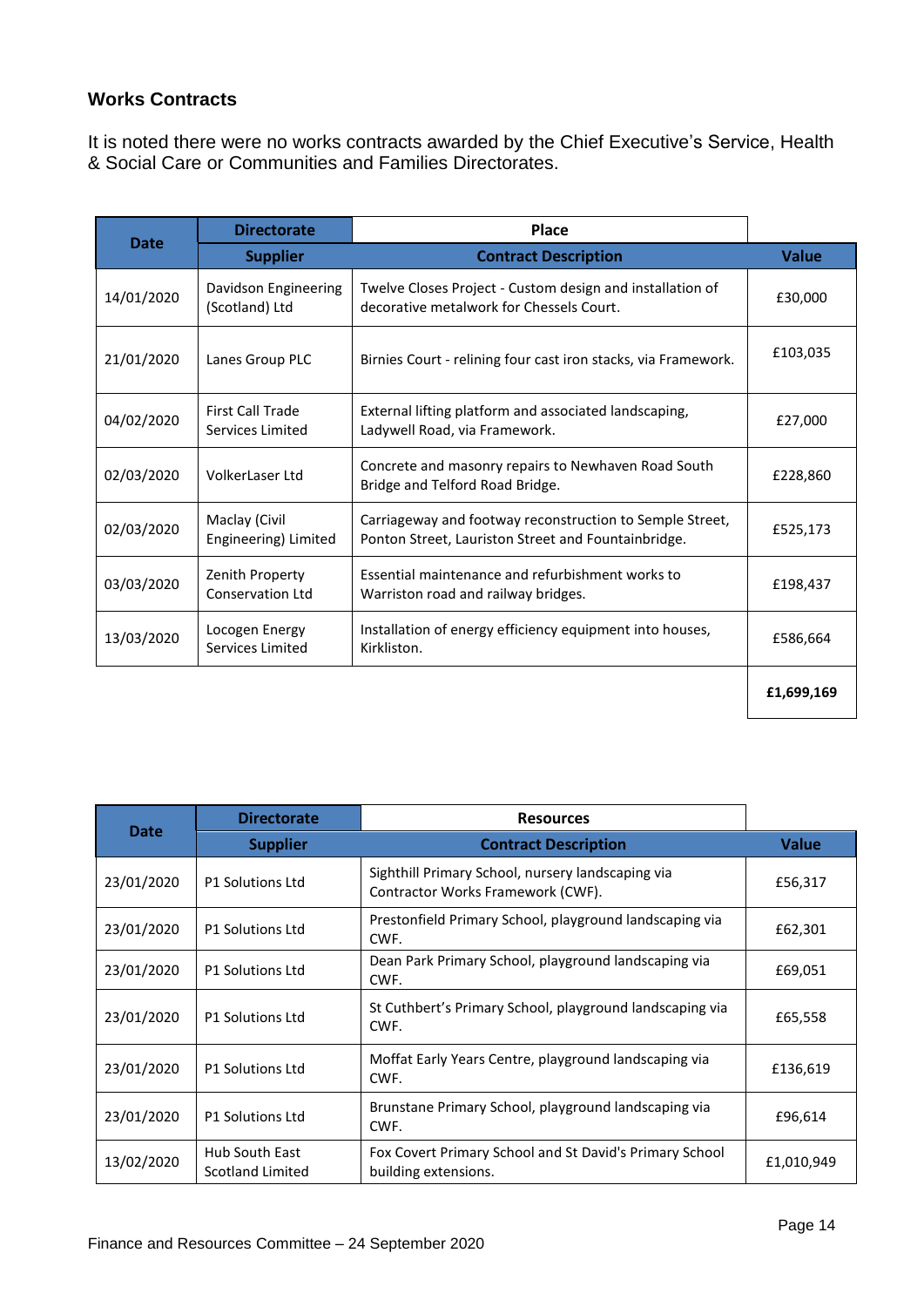| 18/02/2020 | Ashwood Scotland Ltd                                   | Holy Cross Primary School, asset management and<br>refurbishment work via CWF.   | £459,965    |
|------------|--------------------------------------------------------|----------------------------------------------------------------------------------|-------------|
| 19/02/2020 | Morgan Sindall<br>Construction &<br>Infrastructure Ltd | New South Edinburgh Primary School via CWF.                                      | £12,257,553 |
| 26/02/2020 | Morgan Sindall<br>Construction &<br>Infrastructure Ltd | Leith Victoria Primary School via CWF.                                           | £13,759,587 |
| 18/03/2020 | <b>Maxi Construction Ltd</b>                           | Craigentinny Primary School, asset management and<br>refurbishment work via CWF. | £1,526,500  |
|            |                                                        |                                                                                  | £29,501,014 |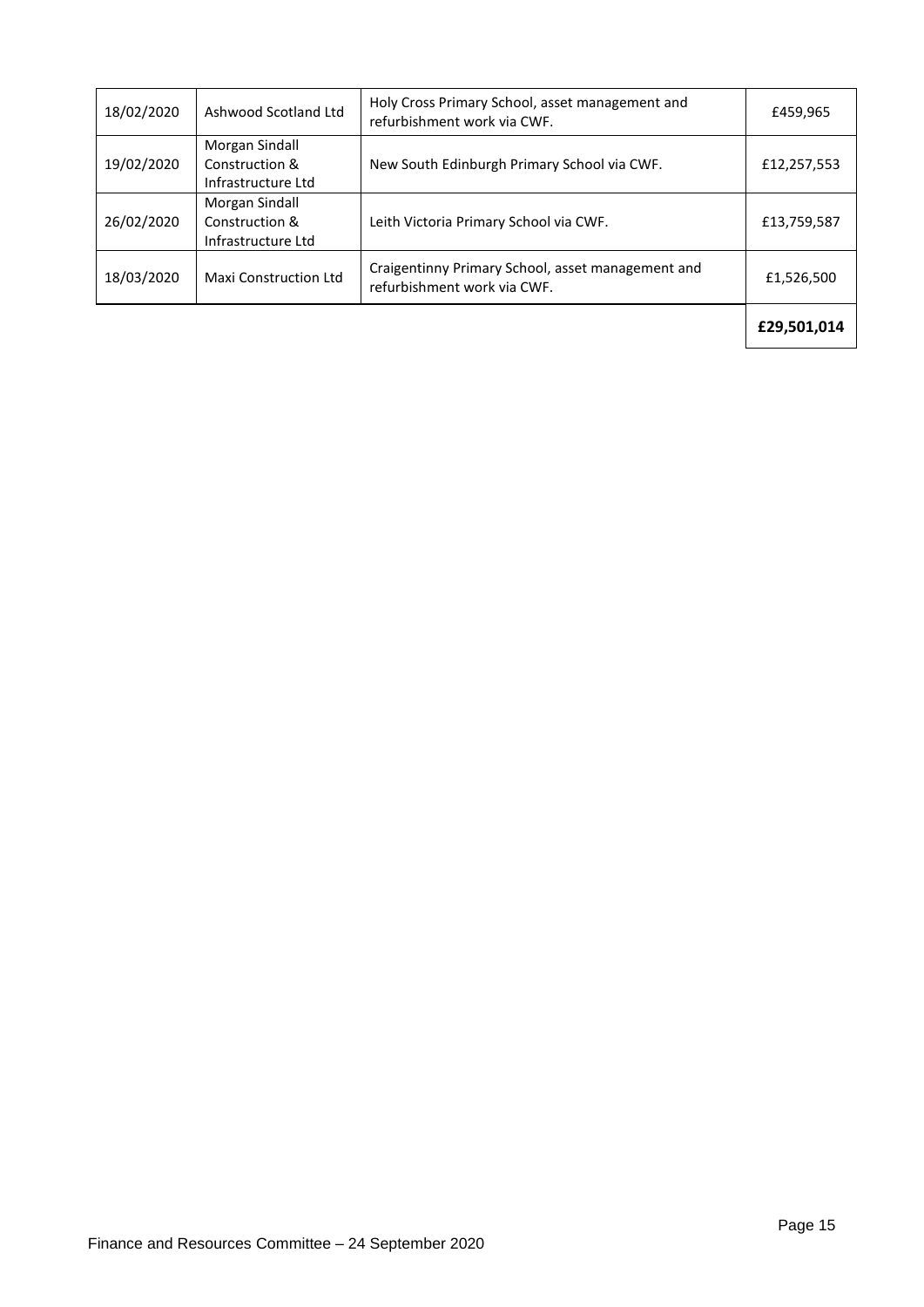# **Appendix 2 – Contracts awarded under the Waiver of CSOs by Delegated Authority**

The following relate to the period 1 January – 30 June 2020.

| <b>Waiver</b>  | <b>Directorate</b>                       | <b>Chief Executive's Service</b>                            |              |
|----------------|------------------------------------------|-------------------------------------------------------------|--------------|
| No.            | <b>Supplier</b>                          | <b>Justification for waiver</b>                             | <b>Value</b> |
| Waiver<br>2083 | <b>Bennetts Associates</b><br>Architects | Feasibility study for an Architectural Centre in Edinburgh. | £7,200       |
|                |                                          |                                                             | £7.200       |

| <b>Waiver</b>  | <b>Directorate</b>                          | <b>Communities and Families</b>                                                                                        |              |
|----------------|---------------------------------------------|------------------------------------------------------------------------------------------------------------------------|--------------|
| No.            | <b>Supplier</b>                             | <b>Justification for waiver</b>                                                                                        | <b>Value</b> |
| Waiver<br>2052 | Xn Leisure Systems<br>Ltd                   | Licensing and maintenance of information system software,<br>proprietary rights.                                       | £5,407       |
| Waiver<br>2057 | Muirhouse Youth<br>Development Group        | Support programme to pupils at risk of exclusion from<br>mainstream education, longstanding community project.         | £37,600      |
| Waiver<br>2061 | <b>October Resolutions</b><br>Ltd           | ICT product currently in use in schools to support pupil<br>timetabling and staff resource allocation, best interests. | £48,000      |
| Waiver<br>2062 | <b>Twinkl Ltd</b>                           | Provision of up to date classroom resources, linked to<br>curriculum for excellence, sole supplier.                    | £35,000      |
| Waiver<br>2063 | <b>Andrell Education</b><br>Limited         | Provision of interactive progression of resources to be used<br>within teaching and learning, sole supplier.           | £25,000      |
| Waiver<br>2064 | <b>Teacher Centric Ltd</b>                  | Product to support and enhance parental engagement with<br>homework activities as set at school, sole supplier.        | £25,000      |
| Waiver<br>2065 | Sumdog Ltd                                  | Interactive materials for pupils to practice numeracy and<br>mathematics development, sole supplier.                   | £70,000      |
| Waiver<br>2066 | <b>Renaissance Learning</b><br>UK Ltd       | Curriculum delivery support for primary schools, no known<br>alternative suppliers.                                    | £25,000      |
| Waiver<br>2067 | <b>Benholm Interior</b><br><b>Planters</b>  | Historic gardening contract at Leith Academy.                                                                          | £18,000      |
| Waiver<br>2068 | Jack Kane<br><b>Community Centre</b>        | SAC / PEF funded programme of assessment and activities with<br>existing community linked charity.                     | £6,400       |
| Waiver<br>2070 | Mercurytide Ltd                             | IT support for joininedinburgh.org website for Lifelong<br>Learning, FY 19/20, proprietary rights.                     | £25,000      |
| Waiver<br>2071 | <b>Local Planet</b><br><b>Solutions Ltd</b> | Software to migrate functionality and business process to<br>Council's Northgate system, proprietary rights.           | £19,600      |
| Waiver<br>2074 | Muddy Faces Ltd                             | Specific protective clothing for Early Learning activities, best<br>interests.                                         | £50,000      |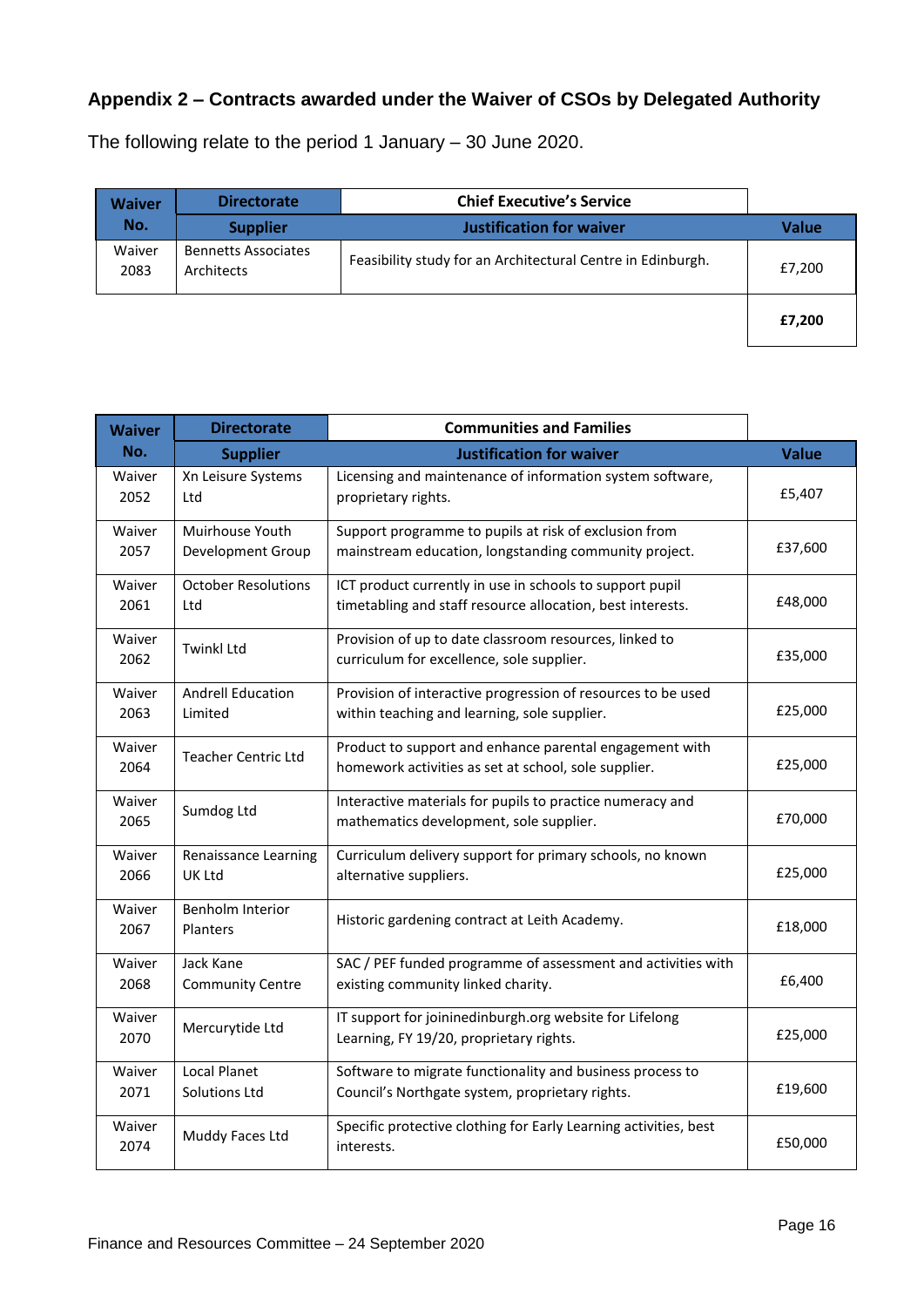| Waiver<br>2076 | Collaborate &<br>Innovate Ltd                                | Primary school equipment, sole supplier, benchmarked and<br>shown to provide best value.                                | £120,000 |
|----------------|--------------------------------------------------------------|-------------------------------------------------------------------------------------------------------------------------|----------|
| Waiver<br>2078 | <b>Stepping Stones</b><br>North Edinburgh                    | Extension to early intervention services to young parent<br>families under 25 years, best interests.                    | £50,000  |
| Waiver<br>2086 | Humanutopia Limited                                          | PEF funded support to close attainment gap at Firhill High<br>School, best interests.                                   | £7,920   |
| Waiver<br>2088 | <b>GL Education Group</b><br>Ltd                             | Assessment data for schools, sole supplier.                                                                             | £132,500 |
| Waiver<br>2089 | Supermums Ltd                                                | Short term provision of creche support relating to resettlement<br>programme, externally funded.                        | £12,000  |
| Waiver<br>2090 | Columba 1400 Staffin<br>Limited                              | SAC funded leadership programme for staff who deal with<br>pupils at risk of not engaging with school.                  | £15,000  |
| Waiver<br>2102 | Notts Sport Limited                                          | Sole supplier of specific children's safety surface for school<br>playground, not available through Framework.          | £49,999  |
| Waiver<br>2103 | <b>Abacus Playgrounds</b><br>Limited                         | Sole supplier of specific children's wet pour safety surface for<br>school playground, not available through Framework. | £49,999  |
| Waiver<br>2104 | The Community Help<br>and Advice Initiative -<br><b>CHAI</b> | Extension to existing advice and information services contract<br>to allow procurement exercise to be undertaken.       | £196,176 |
| Waiver<br>2109 | <b>Faith Mission</b><br>Bookshop                             | Meeting and conference facilities across the estate for Health &<br>Social Care, best interests.                        | £35,000  |
| Waiver<br>2111 | <b>Horizons Residential</b><br>Care                          | Secure accommodation for young person after agreed<br>placement broke down.                                             | £78,750  |
| Waiver<br>2123 | Digital Angel Radio<br>Communications<br>Limited             | Digital radio system contract extension to allow time for the<br>procurement process and new contract put in place.     | £12,098  |
| Waiver<br>2124 | Superlogo Limited                                            | Dancewear for active schools, third party funding.                                                                      | £36,000  |
| Waiver<br>2126 | Four Square Scotland                                         | Extension to existing care and support contract to allow<br>completion of tender exercise.                              | £109,811 |
| Waiver<br>2127 | Shakti Women's Aid                                           | Extension to existing care and support contract to allow<br>completion of tender exercise.                              | £119,654 |
| Waiver<br>2128 | Edinburgh Women's<br>Aid Ltd                                 | Extension to existing care and support contract to allow<br>completion of tender exercise.                              | £184,872 |
| Waiver<br>2132 | Adapt Scotland Ltd                                           | Therapeutic development programme for a specific looked<br>after child.                                                 | £9,200   |
| Waiver<br>2138 | Calor Gas Ltd                                                | Supply of gas to Council outdoor centres, supplier owns existing<br>tanks in use at these facilities.                   | £50,000  |
| Waiver<br>2139 | Action For Children                                          | Specialist programme for two young people, crisis support over<br>the Easter holidays.                                  | £7,000   |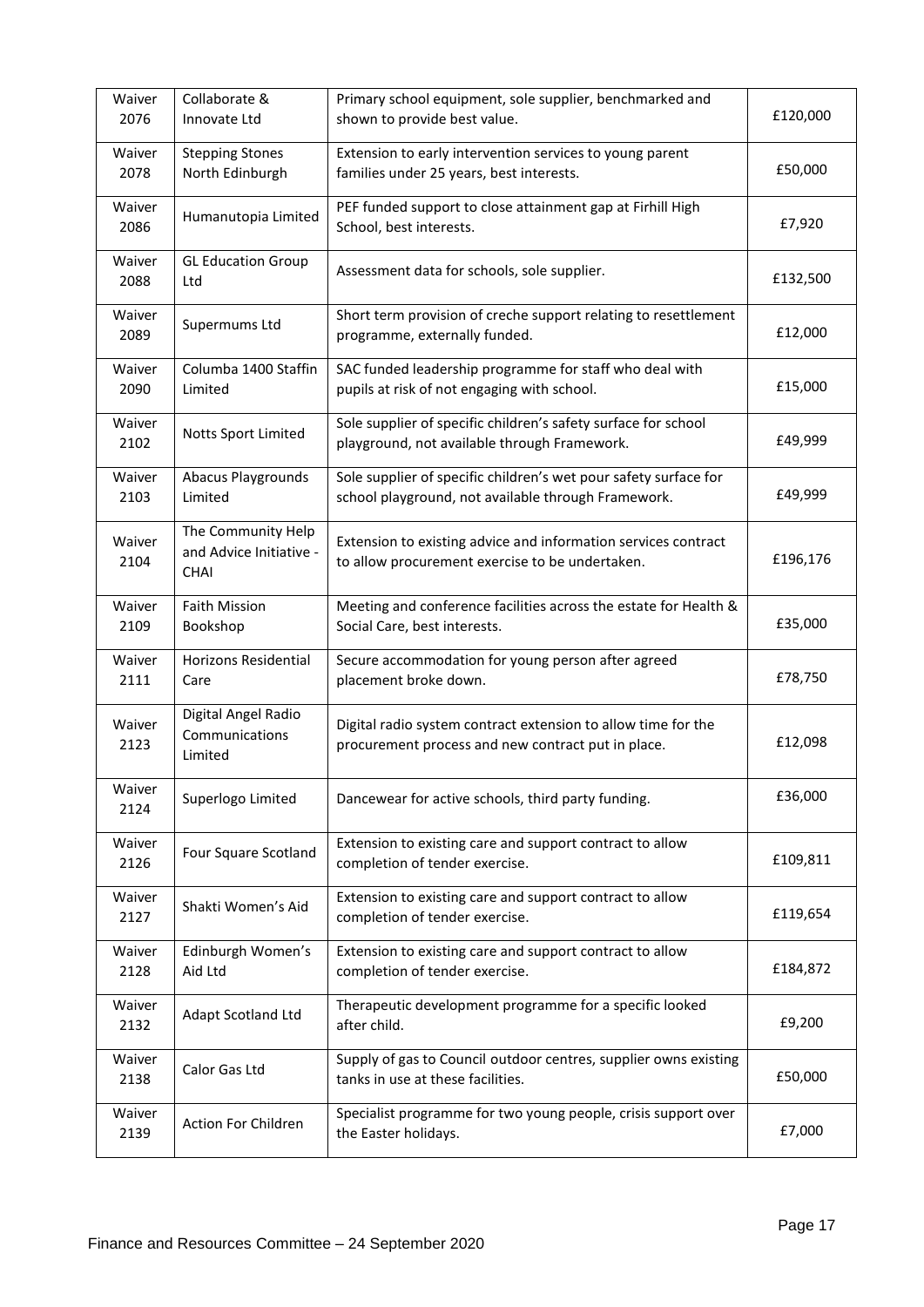| Waiver<br>2145 | Sacro                                                                           | Support to recruit and manage volunteer drivers to provide<br>transport to families of prisoners.                     | £10,723  |
|----------------|---------------------------------------------------------------------------------|-----------------------------------------------------------------------------------------------------------------------|----------|
| Waiver<br>2147 | The Yard                                                                        | Specialist service for children with complex disabilities and<br>respite to parents/carers during Covid-19 situation. | £105,215 |
| Waiver<br>2151 | Action For Children                                                             | Continuing care need for a young person out of education due<br>to breakdown in placement.                            | £20,000  |
| Waiver<br>2154 | Montgomery Real<br><b>Estate Ltd</b>                                            | Urgent access to property for homeless and those people in<br>shared accommodation during Covid-19 pandemic.          | £13,175  |
| Waiver<br>2155 | Mercurytide Ltd                                                                 | Sole supplier of the joininedinburgh website, FY 20/21, ICT<br>proprietary rights.                                    | £25,000  |
| Waiver<br>2158 | The Action Group                                                                | Extension for support of children with additional support needs<br>until open framework recommences next year.        | £90,000  |
| Waiver<br>2159 | Primecare Health Ltd                                                            | Specialist service for children with complex disabilities and<br>respite to parents/carers during Covid-19 situation. | £101,000 |
| Waiver<br>2165 | Old Waverley Hotel<br>Limited T/A The<br><b>Edinburgh Collection</b><br>Limited | Room booking for people in shared accommodation who may<br>require to self-isolate as a result of Covid-19.           | £400,400 |
| Waiver<br>2171 | <b>SSERC</b>                                                                    | Providing support for STEM education in all primary and<br>secondary schools, sole supplier.                          | £53,328  |
| Waiver<br>2186 | Wireless CCTV Ltd                                                               | Extension of existing mobile CCTV airtime monitoring facility<br>until upgrade of central monitoring system.          | £12,998  |
| Waiver<br>2187 | Groupcall Ltd                                                                   | ICT system for schools to book parents evening slots, sole<br>supplier in Scotland.                                   | £14,745  |
| Waiver<br>2192 | Humanutopia Limited                                                             | Equality training inclusive to all pupils and staff at Royal High<br>School, best interests.                          | £13,200  |
| Waiver<br>2199 | Victim Support<br>Scotland                                                      | Extension enabling completion of tendering exercise, delayed<br>due to Covid-19, business continuity.                 | £13,964  |
| Waiver<br>2205 | St Margaret's<br>Children & Family<br>Care                                      | Inter-agency fee for matching children registered for adoption<br>and prospective adopters.                           | £32,620  |
| Waiver<br>2207 | Abilia Ltd                                                                      | Purchase of voice output communication aids, best interests.                                                          | £10,000  |
| Waiver<br>2208 | Tobii Dynavox<br>Limited                                                        | Purchase of voice output communication aids, best interests.                                                          | £15,000  |
| Waiver<br>2209 | Richmond's Hope<br><b>Bereavement Project</b>                                   | To allow the service area to review the service model in light of<br>Covid-19 restrictions, service continuity.       | £48,350  |
| Waiver<br>2218 | The Gift Card Centre<br>Limited                                                 | Food support for low income families in place of school meals<br>due to Covid-19.                                     | £80,000  |
| Waiver<br>2220 | Portakabin (Scotland)<br>Limited                                                | Additional landscaping works, relating to Portakabin relocation.                                                      | £56,882  |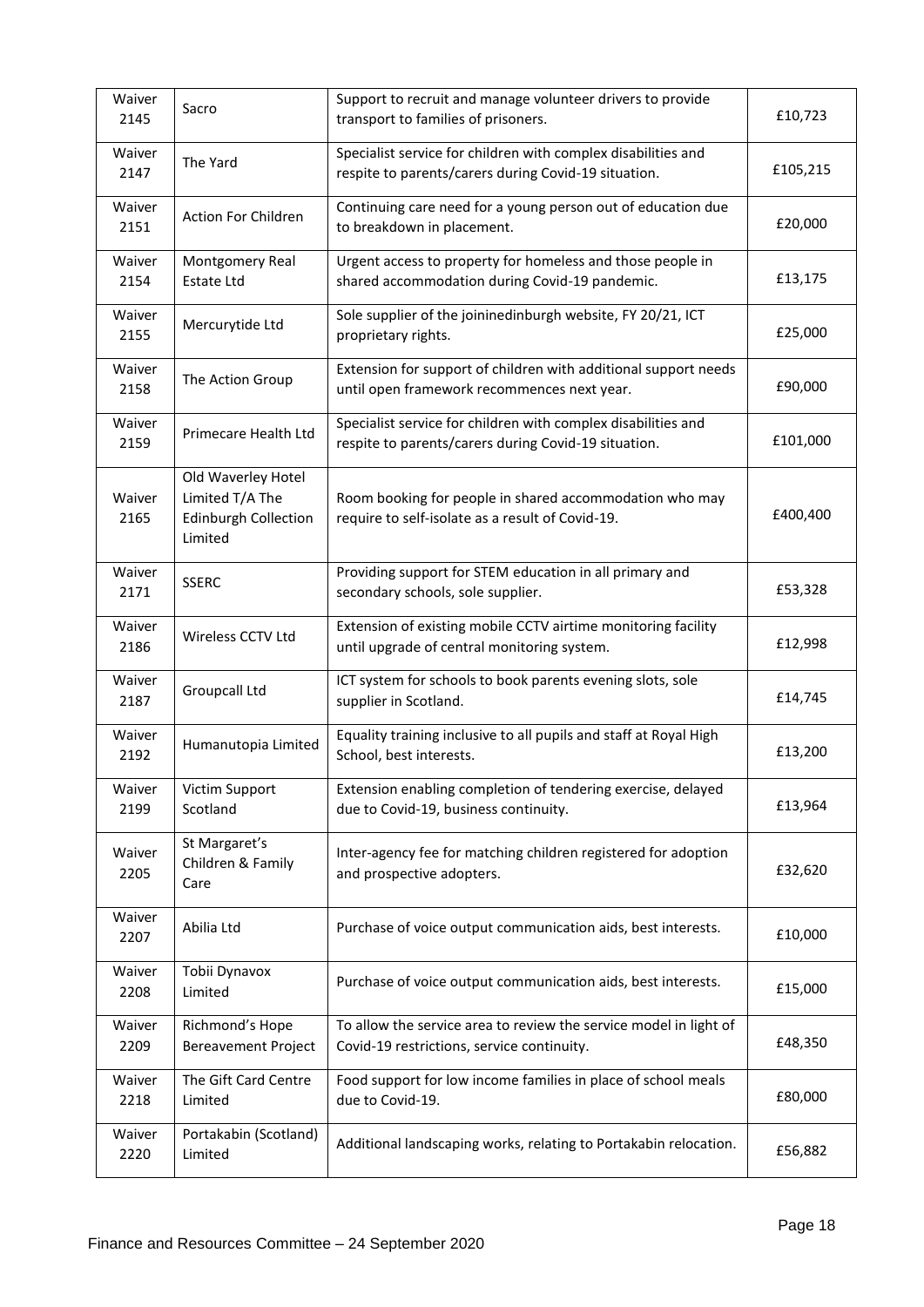| Waiver<br>2221 | <b>Action For Children</b>    | Continuity of child placements, best interests.                                                                       | £222,175   |
|----------------|-------------------------------|-----------------------------------------------------------------------------------------------------------------------|------------|
| Waiver<br>2232 | British Telecom Plc           | Maintenance of Council's Central Monitoring Facility,<br>proprietary rights.                                          | £53,690    |
| Waiver<br>2240 | The Warm Welly<br>Company     | Protective clothing for outdoor all year learning-activities, best<br>interests.                                      | £20,000    |
| Waiver<br>2243 | ClickView Limited             | Cloud-based access to a range of multimedia content for<br>schools, sole supplier of particular product.              | £48,536    |
| Waiver<br>2251 | Urban Nature                  | Specific outdoor teaching for children on an alternative<br>curriculum with additional support needs, best interests. | £25,000    |
| Waiver<br>2266 | Glenrothes Taxi<br>Centre Ltd | Taxi transport for service users with support needs in the Fife<br>area due to lack of availability on Framework.     | £49,000    |
|                |                               |                                                                                                                       | £3,200,987 |

| <b>Waiver</b>  | <b>Directorate</b>           | <b>Health and Social Care</b>                                                                               |              |
|----------------|------------------------------|-------------------------------------------------------------------------------------------------------------|--------------|
| No.            | <b>Supplier</b>              | <b>Justification for waiver</b>                                                                             | <b>Value</b> |
| Waiver<br>2058 | Irwin Mitchell LLP           | Legal support, previous care provider was unable to provide<br>service users' supported accommodation need. | £16,080      |
| Waiver         | Lothian Centre for           | Extension to allow time for development of a new strategy for                                               | £234,000     |
| 2075           | Inclusive Living             | self-directed support contracts in this area.                                                               |              |
| Waiver         | <b>Scottish Nursing</b>      | Temporary staff to provide continuance of respite care until                                                | £56,000      |
| 2082           | Guild                        | procurement exercise complete, service continuity.                                                          |              |
| Waiver         | <b>Reed Specialist</b>       | Temporary kitchen and care staff for care homes, contracted                                                 | £20,000      |
| 2087           | Recruitment                  | suppliers unable to provide.                                                                                |              |
| Waiver<br>2096 | Volunteer Edinburgh          | Increase in fees relating to Volunteer Centre and<br>management of related citywide database and service.   | £74,233      |
| Waiver<br>2107 | Waytob Limited               | Pilot exercise to trial disability accessibility app for users.                                             | £45,000      |
| Waiver<br>2116 | <b>Matrix Fife</b>           | Re-upholstery service on specialist postural seating,<br>mitigating need to purchase new equipment.         | £50,000      |
| Waiver         | JB Nursing & Staff           | Agency to cover staff shortages as a result of self-isolation                                               | £175,000     |
| 2129           | Employment                   | during the Covid-19 situation.                                                                              |              |
| Waiver         | Partners for Change          | Continuity of support for implementation and embedding of                                                   | £92,000      |
| 2140           | T/A                          | new service model, best interests.                                                                          |              |
| Waiver         | <b>Geometric Results</b>     | Software licence renewal until March 2022 when service                                                      | £10,000      |
| 2152           | <b>International Limited</b> | reviewed, ICT proprietary system.                                                                           |              |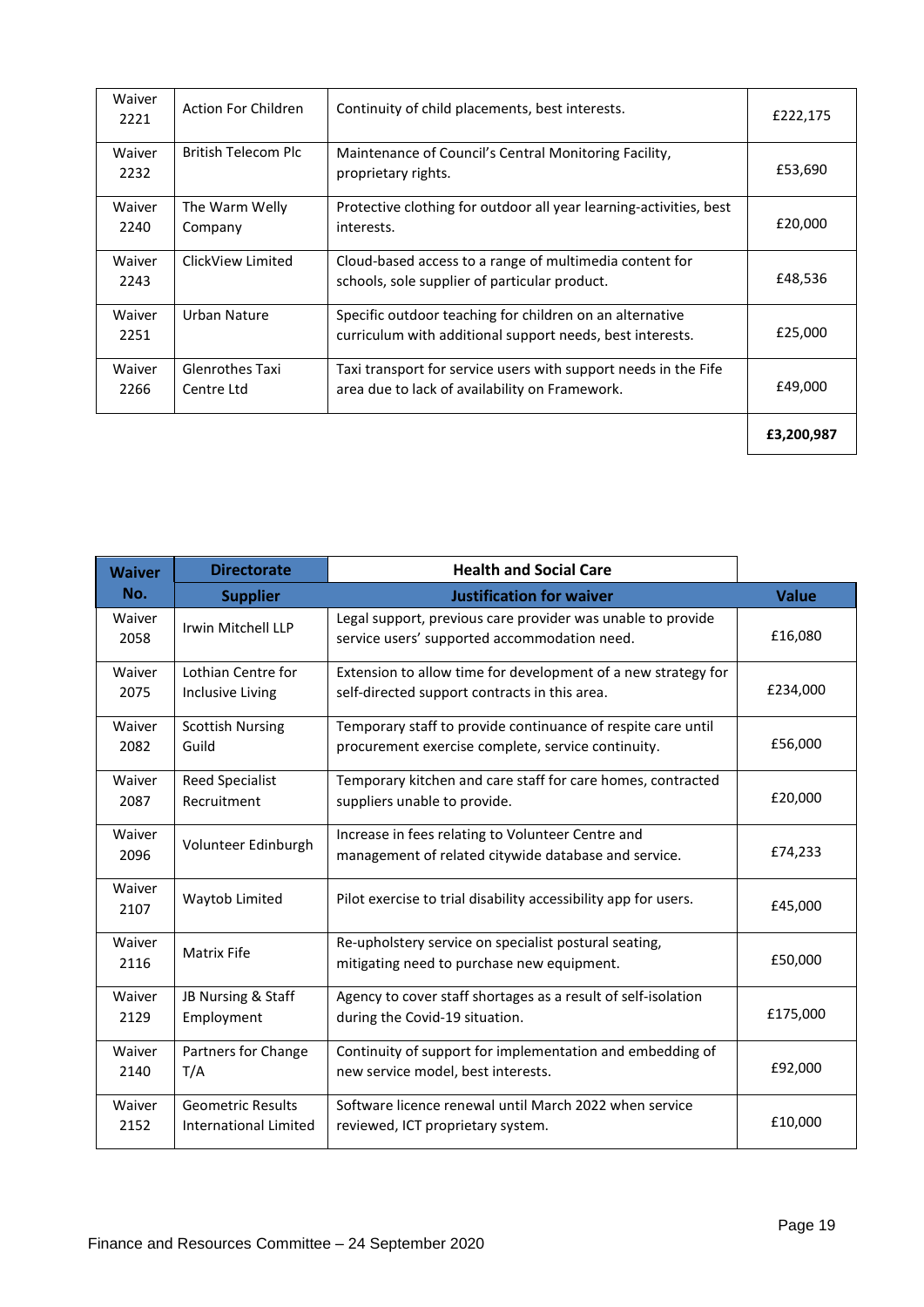| Waiver<br>2182 | Irwin Mitchell LLP             | Legal advice relating to care home placements, best interests.                                                 | £25,000    |
|----------------|--------------------------------|----------------------------------------------------------------------------------------------------------------|------------|
| Waiver<br>2195 | Upward Mobility Ltd            | Contract extension for sole Edinburgh service suitable for<br>disabled user needs.                             | £35,000    |
| Waiver<br>2201 | Edinburgh<br>Development Group | Transition support project for school leavers, best interests.                                                 | £11,156    |
| Waiver<br>2204 | Reed Specialist<br>Recruitment | Short term extension for care staff to support demand related<br>to Covid-19 requirements.                     | £160,000   |
| Waiver<br>2224 | <b>SPIE Scotshield Ltd</b>     | Short extension to telecare and warden call to allow<br>procurement exercise to be undertaken, best interests. | £230,000   |
| Waiver<br>2226 | Jontek Ltd                     | Alarm Centre to monitor and respond to vulnerable service<br>users, system proprietary rights.                 | £84,846    |
| Waiver<br>2252 | Muirhouse Medical<br>Practice  | Historic agreement for research and innovation services.                                                       | £32,250    |
|                |                                |                                                                                                                | £1,350,565 |

| <b>Waiver</b>  | <b>Directorate</b>                                             | Place                                                                                                          |              |
|----------------|----------------------------------------------------------------|----------------------------------------------------------------------------------------------------------------|--------------|
| No.            | <b>Supplier</b>                                                | <b>Justification for waiver</b>                                                                                | <b>Value</b> |
| Waiver<br>2038 | Systematic<br><b>Instruments Ltd</b>                           | Purchase of dietary fibre instrument for scientific services,<br>proprietary rights, third party funded.       | £37,600      |
| Waiver<br>2039 | Rocket Cafe                                                    | Cafe provision at the Assembly Rooms until such time as full<br>procurement process is complete.               | £20,000      |
| Waiver<br>2053 | <b>KC Scaffolding Ltd</b>                                      | Continuation of scaffolding hire for Salvesen Steps and River<br>Almond Walkway, best interests.               | £30,000      |
| Waiver<br>2054 | Dovetail Foks                                                  | Accommodation for delegates at MIPIM 2020, via conference<br>booking agency.                                   | £12,000      |
| Waiver<br>2055 | <b>NWH Construction</b><br>Services Ltd /<br>Enva Scotland Ltd | Short term extension to allow time for option appraisal<br>regarding possibility of future in-house provision. | £210,000     |
| Waiver<br>2056 | Portakabin (Scotland)<br>Limited                               | Continuation of portakabin hire at Russell Road depot until<br>removed from site.                              | £40.000      |
| Waiver<br>2059 | <b>Traffic Management</b><br>& Safety Ltd                      | Risk-based approach to safety inspections training for<br>transportation staff, best interests.                | £22,000      |
| Waiver<br>2069 | Integrated Skills (UK)<br>Limited                              | Additional training and system functionality to existing ICT<br>waste routing software.                        | £50,000      |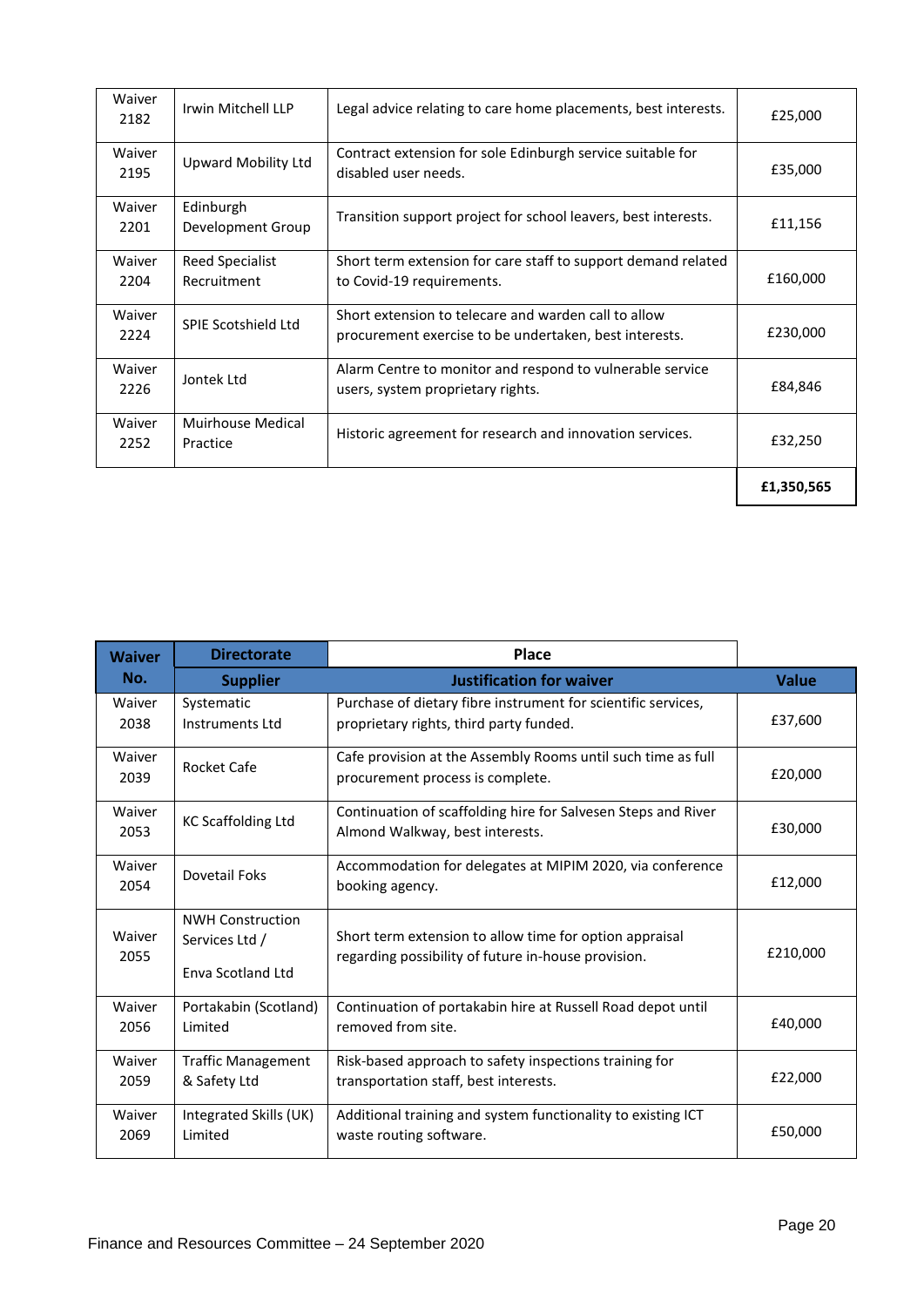| Waiver         | SeatGeek                    | Continuation of support contract for ticketing software at the                                           | £40,000  |
|----------------|-----------------------------|----------------------------------------------------------------------------------------------------------|----------|
| 2072           | <b>Entertainment Ltd</b>    | Usher Hall, proprietary ICT system.                                                                      |          |
| Waiver         | K3 Retail Systems           | ICT system maintenance for retail system for cultural venues,                                            | £7,396   |
| 2073           | Group Limited               | proprietary rights.                                                                                      |          |
| Waiver         | Changeworks                 | Local knowledge and unique experience in delivering energy                                               | £163,734 |
| 2077           | Resources for Life Ltd      | advice services, best interests.                                                                         |          |
| Waiver         | Graffiti Removal            | Specifically designed heritage graffiti removal product for                                              | £25,000  |
| 2079           | Limited                     | historic buildings and sandstone in Edinburgh.                                                           |          |
| Waiver<br>2080 | IOM Consulting Ltd          | Specialist requirement to conduct independent complex<br>occupational review, best interests.            | £25,390  |
| Waiver         | <b>G4S Secure Solutions</b> | Short term extension until procurement process finalised and                                             | £10,000  |
| 2081           | (UK) Limited                | new contract put in place.                                                                               |          |
| Waiver         | <b>Keysoft Solutions</b>    | Training for staff on use of Autodesk Civil 3D design software                                           | £7,500   |
| 2085           | Limited                     | application, best interests.                                                                             |          |
| Waiver<br>2094 | Br Hallworth Ltd            | Purchase of IT server to support traffic management as part<br>of tram priority system, ICT proprietary. | £21,000  |
| Waiver         | <b>Now Wireless</b>         | Purchase of ICT routers for installation at existing traffic signal                                      | £50,880  |
| 2101           | Limited                     | sites, compatible with existing systems.                                                                 |          |
| Waiver         | <b>Studioarc Design</b>     | Council support to partnership project aimed at site                                                     | £7,000   |
| 2105           | Consultants Ltd             | improvements along Cramond foreshore.                                                                    |          |
| Waiver<br>2106 | Kerr's Removals             | Storage and transfer of goods for homeless, best interests.                                              | £7,500   |
| Waiver         | <b>Thames Valley</b>        | Lift monitoring system for high-rise tower blocks, software                                              | £45,170  |
| 2108           | Controls Ltd                | aligned to lift manufacturer.                                                                            |          |
| Waiver         | <b>Profile Security</b>     | Short term continuation of existing port security service until                                          | £26,378  |
| 2110           | Services Limited            | new contract in place via SXL Framework.                                                                 |          |
| Waiver<br>2113 | Sustrans Ltd                | Trailer hire to support local businesses with deliveries during<br>tram construction works.              | £14,250  |
| Waiver         | The Local Data              | Benchmark business performance on local businesses during                                                | £15,600  |
| 2114           | Company Ltd                 | implementation of tram project, sole provider.                                                           |          |
| Waiver         | Planning Aid for            | Subscription to planning support service, enabling greater                                               | £25,000  |
| 2115           | Scotland                    | transparency in decision making, sole provider.                                                          |          |
| Waiver         | Changeworks                 | Contract extension for disposal of confidential waste to allow                                           | £49,000  |
| 2122           | Recycling Ltd               | tendering exercise to be completed.                                                                      |          |
| Waiver         | Mott MacDonald              | Continuing ICT software and technical support contract                                                   | £24,999  |
| 2125           | Limited                     | related to Council UTMC system, proprietary rights.                                                      |          |
| Waiver         | Yespay International        | ICT ticketing payment processing solution for cultural venues,                                           | £10,000  |
| 2130           | Limited                     | proprietary rights.                                                                                      |          |
| Waiver<br>2131 | Nithcree                    | HGV driver programme training for Council staff, majority of<br>programme is third party funded.         | £12,190  |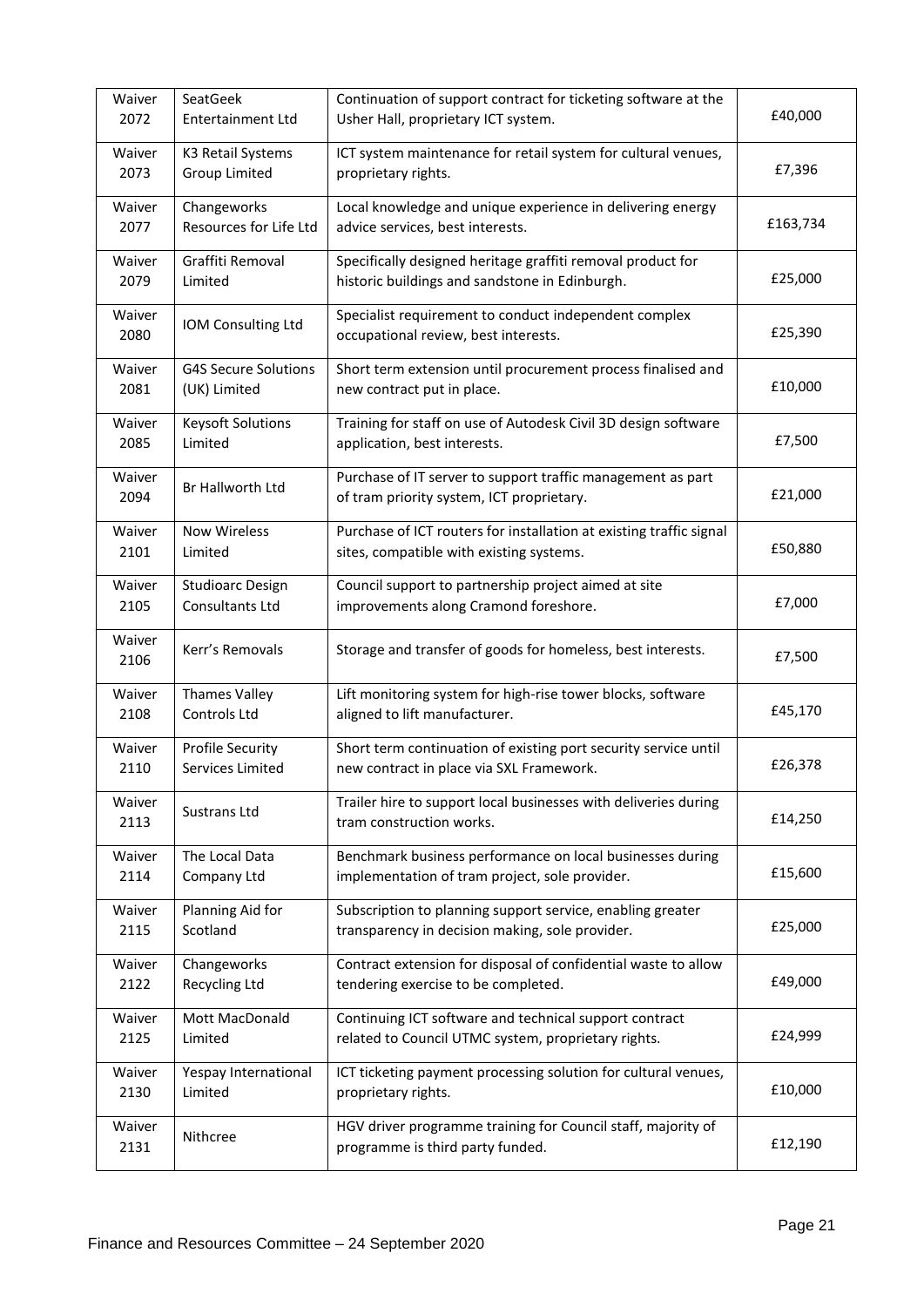| Waiver<br>2133 | <b>LEEC Ltd</b>                                           | Equipment for the crematorium at Mortonhall, requires to be<br>compatible with existing.                              | £15,960  |
|----------------|-----------------------------------------------------------|-----------------------------------------------------------------------------------------------------------------------|----------|
| Waiver<br>2137 | Dynniq UK Ltd                                             | Purchase of traffic signal equipment, time constrained third<br>party funding.                                        | £136,794 |
| Waiver<br>2141 | <b>Entec Solutions Ltd</b>                                | Consultant to support contract management of the Millerhill<br>waste facility, best interests.                        | £20,000  |
| Waiver<br>2142 | R & A Software<br>Systems Ltd                             | Short term extension to Risk Tree software contract.                                                                  | £7,320   |
| Waiver<br>2143 | Hamilton Waste and<br><b>Recycling Ltd</b>                | Short term extension for processing of bulky waste until new<br>contract procured through SXL Framework.              | £237,600 |
| Waiver<br>2144 | Hamilton Waste and<br><b>Recycling Ltd</b>                | Extension to existing mattress recycling contract, sole supplier<br>in Scotland.                                      | £180,000 |
| Waiver<br>2146 | Land Use Consultants<br>Ltd                               | Continuation of existing work relating to land screening and<br>habitat regulation appraisal, best interests.         | £6,068   |
| Waiver<br>2148 | <b>Edinburgh Showtec</b><br>Ltd                           | Extension to existing agreements for crew to support shows<br>whilst full procurement exercise undertaken.            | £180,000 |
| Waiver<br>2149 | Hardies Property &<br>Construction<br>Consultants         | Further quantity surveying services on Silverlea housing<br>project for continuity, best interests.                   | £115,000 |
| Waiver<br>2150 | Vanliners Ltd                                             | Fitting of handwashing facilities to vans that undertake<br>housing repair services, due to Covid-19, limited supply. | £46,729  |
| Waiver<br>2157 | <b>Story Contracting</b><br>Limited                       | Specialist contractor for emergency works on bridge above<br>operational railway to avoid structural damage.          | £31,259  |
| Waiver<br>2162 | Utilita Energy Limited                                    | Extension to utility contract for empty homes whilst<br>tendering work is finalised, delayed due to COVID-19.         | £13,750  |
| Waiver<br>2163 | IKM Consulting Ltd.                                       | Water monitoring testing services for purchased land.                                                                 | £15,442  |
| Waiver<br>2164 | T Wedderburn                                              | Extension to existing services for Summer Streets Programme<br>to allow procurement process to take place.            | £10,000  |
| Waiver<br>2166 | Lift Maintenance Ltd<br>(Kone) / Consult Lift<br>Services | Extension to lift maintenance contract following delays to<br>award of new contract due to Covid-19.                  | £81,400  |
| Waiver<br>2167 | The Social Marketing<br>Gateway Limited                   | One-off project to identify trends and behaviours around<br>active travel.                                            | £50,000  |
| Waiver<br>2173 | <b>LGC</b>                                                | Short term ISO training and accreditation prior to new<br>framework provision being implemented.                      | £15,000  |
| Waiver<br>2174 | <b>FAPAS</b>                                              | Short term ISO training and accreditation prior to new<br>framework provision being implemented.                      | £24,000  |
| Waiver<br>2181 | 3x1 Public Relations                                      | Extension to existing marketing and PR for culture services<br>whilst procurement process is undertaken.              | £24,750  |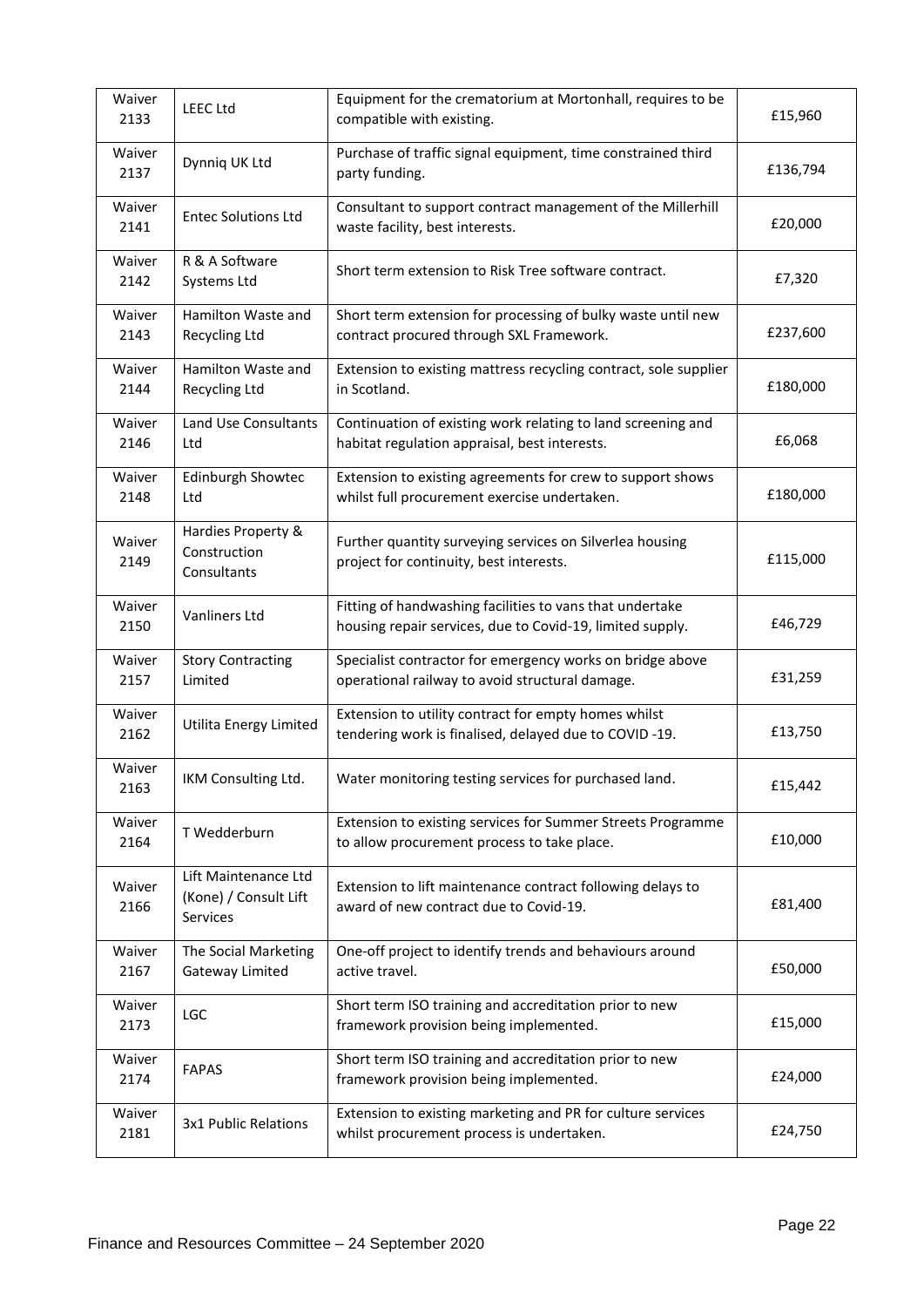| Waiver<br>2188 | Cascade Software<br>Limited | Specific software to review route of abnormal loads coming<br>through the City.                             | £30,680    |  |
|----------------|-----------------------------|-------------------------------------------------------------------------------------------------------------|------------|--|
| Waiver<br>2196 | Ibcos Computers Ltd         | Continuance of bespoke ICT software used by Fleet<br>workshops to manage stores provision.                  | £5,000     |  |
| Waiver<br>2202 | <b>RMG Scotland</b>         | Extension for factoring in Greendykes play park, best<br>interests.                                         | £12,000    |  |
| Waiver<br>2211 | <b>BT Redcare</b>           | Communication links, CCTV Control Room and the Traffic<br>Centre, Annandale Street, ICT proprietary.        | £17,000    |  |
| Waiver<br>2212 | Coeval Limited              | Extension to system contract to avoid collisions with low<br>bridges, ICT proprietary.                      | £27,934    |  |
| Waiver<br>2213 | Bookspeed                   | Retail contract for stock for Cultural Venues, best interests.                                              | £25,000    |  |
| Waiver<br>2217 | Pentagull Ltd               | ICT booking system for Waste Recycling Centres to assist with<br>COVID 19 restrictions, best interests.     | £7,000     |  |
| Waiver<br>2225 | Ironside Farrar Ltd         | Extension to Queensferry High Street design development as<br>a result of delay and scope change.           | £175,000   |  |
| Waiver<br>2229 | Lothian Shopmobility        | Provision of manual and powered wheelchairs and scooters,<br>to those who require mobility assistance.      | £78,207    |  |
| Waiver<br>2231 | Mapita Oy                   | Specialist ICT platform for community engagement and<br>creating map based questionnaires, best interests.  | £7,135     |  |
| Waiver<br>2238 | Licence Check<br>Limited    | Extension to existing contract to allow completion of tender<br>exercise, business continuity.              | £11,000    |  |
| Waiver<br>2244 | Obitus                      | Extension of contract to supply music services to<br>crematoriums, business continuity.                     | £25,000    |  |
| Waiver<br>2245 | W.D.M Limited               | Short term extension to asset management system contract<br>until system migration is complete, continuity. | £6,000     |  |
| Waiver<br>2266 | <b>Urbis Schreder Ltd</b>   | Purchase of bespoke handrail lighting as agreed with<br>Edinburgh World Heritage, part third party funded.  | £22,128    |  |
|                |                             |                                                                                                             | £2,669,743 |  |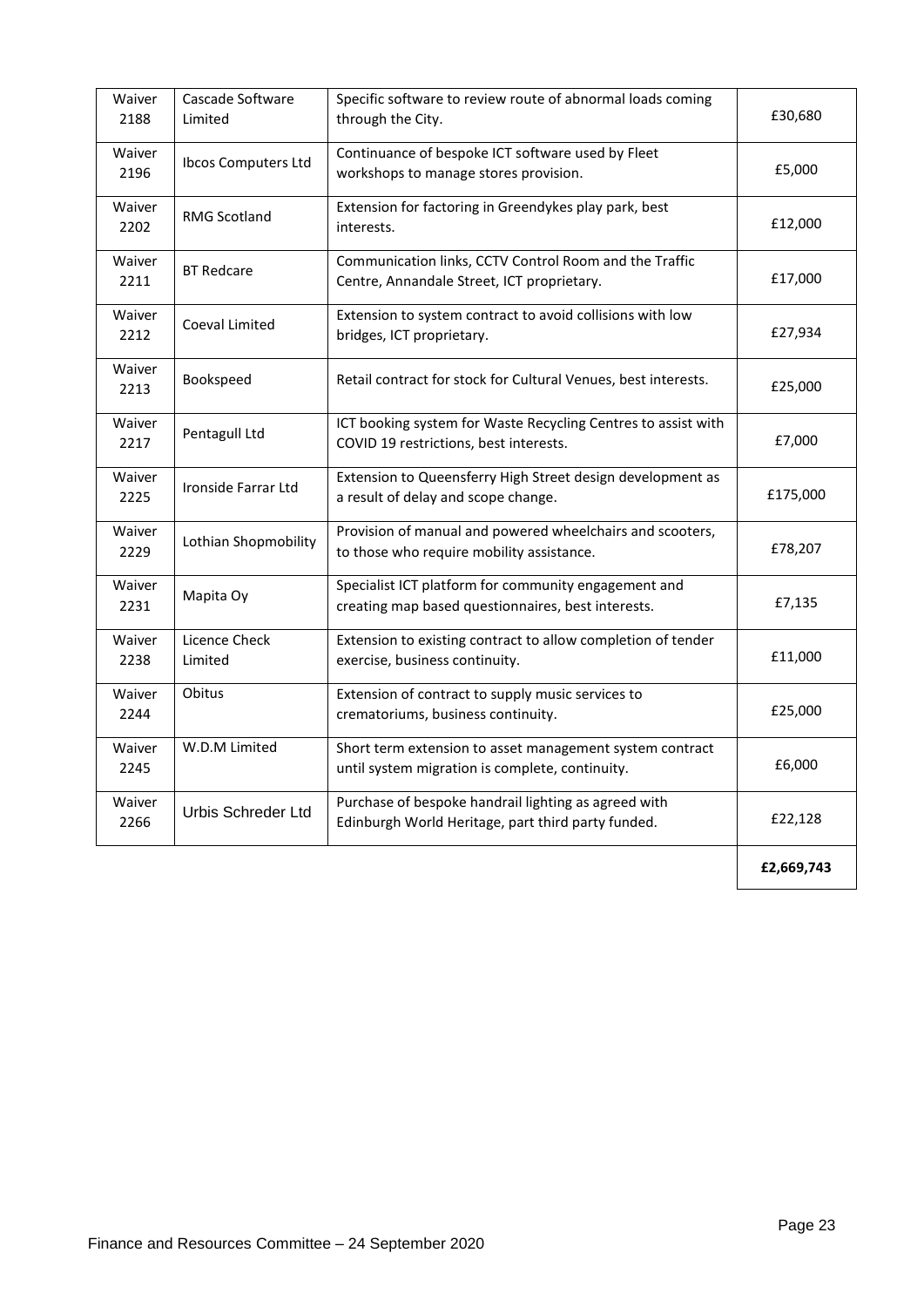| <b>Waiver</b>  | <b>Directorate</b>                                                     | <b>Resources</b>                                                                                                                                        |              |
|----------------|------------------------------------------------------------------------|---------------------------------------------------------------------------------------------------------------------------------------------------------|--------------|
| No.            | <b>Supplier</b>                                                        | <b>Justification for waiver</b>                                                                                                                         | <b>Value</b> |
| Waiver<br>2037 | <b>GVA Grimley Ltd</b>                                                 | Continuity of service, with regard to EICC Hotel Project<br>consultancy advisory, best interests.                                                       | £15,885      |
| Waiver<br>2084 | <b>Belfor UK Limited</b>                                               | Specialist cleaning and drying service as advised by insurance<br>loss adjuster, Liberton Primary School.                                               | £18,574      |
| Waiver<br>2092 | NHS Lothian - Lothian<br><b>Health Board</b>                           | Mandatory training on the administration of medicines for<br>EHSC staff.                                                                                | £17,768      |
| Waiver<br>2098 | University of<br>Edinburgh                                             | Hosting and support for a number of digital applications<br>across the Council, prior to novation to CGI contract.                                      | £36,462      |
| Waiver<br>2117 | Neopost Ltd                                                            | Franking machine for correspondence which cannot be<br>provided via Royal Mail 'Print and Post' service.                                                | £22,068      |
| Waiver<br>2118 | St. Vincent's Health<br>and Public Sector<br><b>Consulting Limited</b> | Short term extension to existing contract supporting the<br>tender of an AMS Service.                                                                   | £50,000      |
| Waiver<br>2120 | Novoville Limited                                                      | Extension to provide specialist tenement web app<br>information platform, part third party funded.                                                      | £93,525      |
| Waiver<br>2121 | Northumbria<br><b>Healthcare NHS</b><br><b>Foundation Trust</b>        | Extension to current arrangements for car salary sacrifice<br>scheme while a new and more inclusive employee benefits<br>arrangement is being procured. | £200,000     |
| Waiver<br>2134 | Wolters Kluwer UK<br>Limited                                           | Software platform to assist internal audit, sole supplier.                                                                                              | £30,000      |
| Waiver<br>2136 | We are BPR Ltd T/A<br>We are Lean and<br>Agile                         | Continuity of provider to support training of Council staff in<br>process modelling and improvement.                                                    | £24,200      |
| Waiver<br>2172 | <b>Brighter Graphics</b><br>Limited                                    | Technical support to existing ICT AutoCAD software,<br>proprietary rights.                                                                              | £7,410       |
| Waiver<br>2175 | Addleshaw Goddard<br><b>LLP</b>                                        | Specific skillset and knowledge for legal advice, best interests.                                                                                       | £17,500      |
| Waiver<br>2180 | Crystalball                                                            | Licence for existing ICT software system to protect health and<br>safety of staff, proprietary rights.                                                  | £5,000       |
| Waiver<br>2183 | Kayako Ltd                                                             | Extension to software contract to allow time for full<br>procurement process and new contract to be put in place.                                       | £49,750      |
| Waiver<br>2191 | Belfor UK Limited                                                      | Specialist services to support mitigation of loss following<br>serious fire at WHEC.                                                                    | £78,424      |
| Waiver<br>2198 | British Telecom plc                                                    | Extension with provider of existing telephone lines until<br>change in supplier, via CGI or other, can be undertaken.                                   | £130,000     |
| Waiver<br>2233 | M and A Landscaping                                                    | Short term extension to landscape contract, business<br>continuity until new tender process undertaken.                                                 | £34,762      |
| Waiver<br>2234 | <b>Spotless Commercial</b><br><b>Cleaning Ltd</b>                      | Short term extension to cleaning contract, business continuity<br>until new tender process undertaken.                                                  | £37,000      |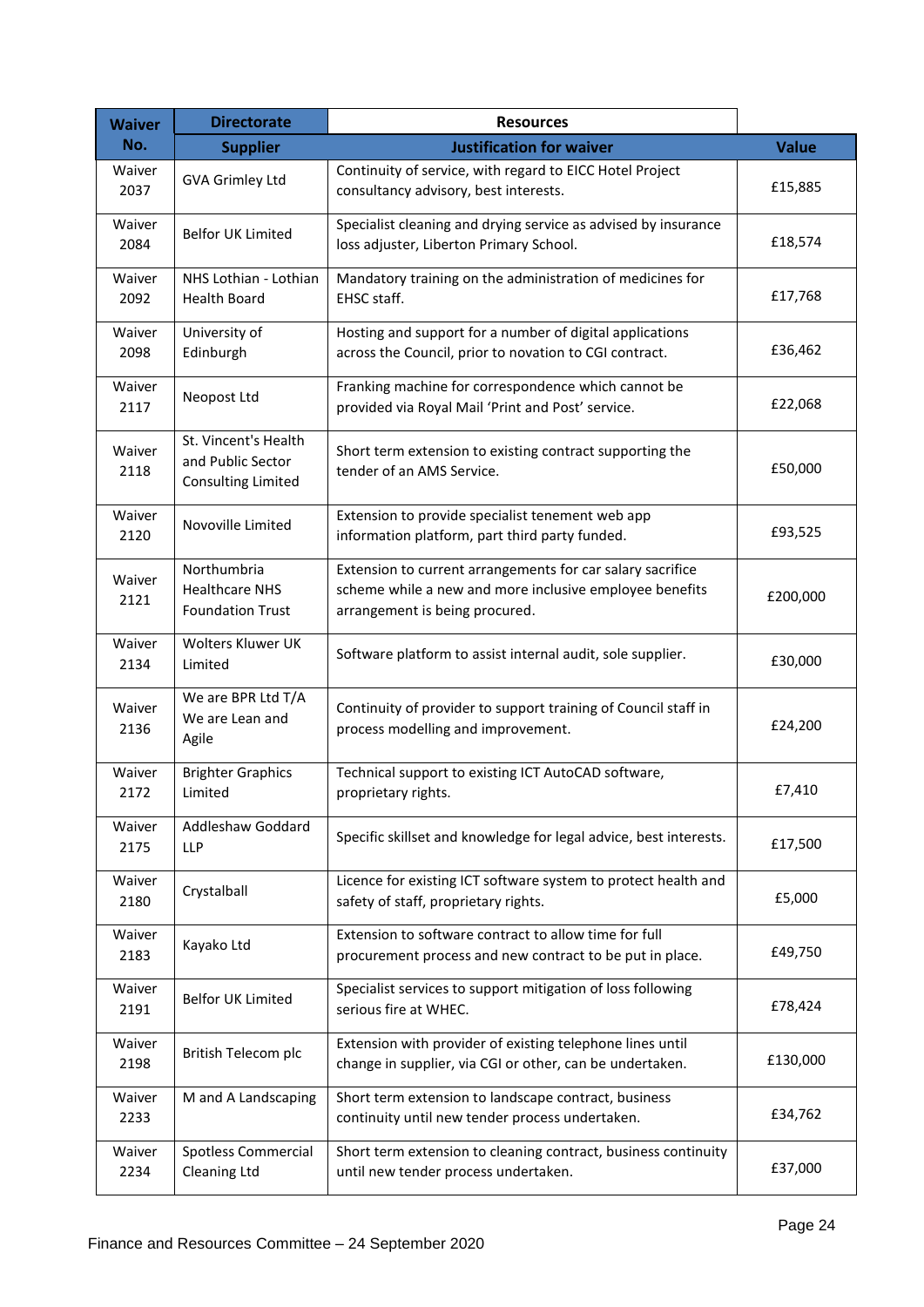| Waiver<br>2242 | Deaf Action                                  | Continuation of service provision pending options appraisal<br>on future arrangements for provision of BSL.    | £30,000    |
|----------------|----------------------------------------------|----------------------------------------------------------------------------------------------------------------|------------|
| Waiver<br>2246 | <b>FES Support Services</b><br>Ltd           | Extension to existing arrangement to allow AMS tender to<br>conclude.                                          | £70,000    |
| Waiver<br>2247 | <b>Barclaycard Payment</b><br>Solutions      | Continuance of card payment provider until new technology<br>needs for the Council are fully defined.          | £146,000   |
| Waiver<br>2249 | <b>CSL Dualcom Ltd</b>                       | Ongoing support for security monitoring system, original<br>supplier of equipment.                             | £30,000    |
| Waiver<br>2250 | NHS Lothian - Lothian<br><b>Health Board</b> | Pharmaceutical training by the NHS on the management and<br>administration of medicines.                       | £18,296    |
| Waiver<br>2253 | <b>Ashgrove Trading</b>                      | Supply of self-adhesive vinyl to support service provision in<br>view of shortage arising from Covid-19.       | £20,000    |
| Waiver<br>2254 | Europoint                                    | Supply of print services goods to support service provision in<br>view of shortage arising from Covid-19.      | £20,000    |
| Waiver<br>2257 | LearnPro, Thrive,<br>Brightwave              | Extension to licences for employee essential learning,<br>procurement delayed due to Covid-19, best interests. | £40,000    |
| Waiver<br>2258 | <b>SPIE Scotshield Ltd</b>                   | Short term extension for CCTV repair, maintenance &<br>installation, until covered by new 'Hard FM' contract.  | £170,000   |
| Waiver<br>2259 | NBS Enterprise Ltd                           | Annual maintenance fee for industry standard building<br>specification software.                               | £8,495     |
|                |                                              |                                                                                                                | £1,421,119 |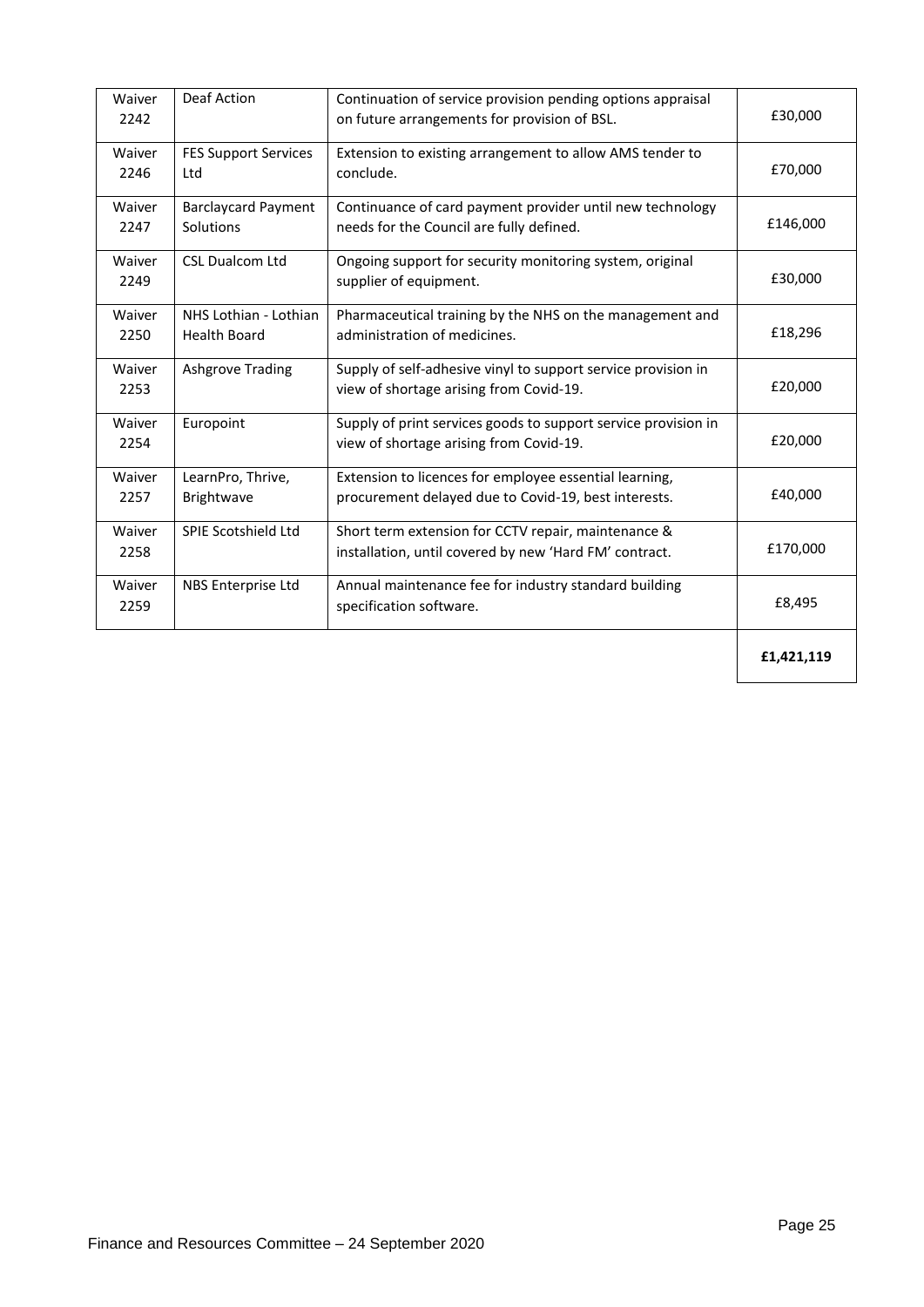# **Appendix 3 – Contracts awarded under the Waiver of CSOs by Committee approval**

The following relate to the period 1 January – 30 June 2020.

| <b>Waiver</b>  | <b>Directorate</b>        | <b>Communities and Families</b>                                                                                                                                                                                            |              |
|----------------|---------------------------|----------------------------------------------------------------------------------------------------------------------------------------------------------------------------------------------------------------------------|--------------|
| No.            | <b>Supplier</b>           | <b>Justification for waiver</b>                                                                                                                                                                                            | <b>Value</b> |
| Waiver<br>2239 | <b>Multiple Providers</b> | New fibre contracts and maintenance continuation for the<br>Public Realm CCTV service until completion of the<br>procurement exercise for the digitalisation upgrade.                                                      | £653,200     |
| Waiver<br>2256 | Change, Grow, Live        | Continuity of service for Edinburgh and Midlothian<br>Offender Recovery Service whilst tendering process is<br>finalised, third party funded.                                                                              | £155,639     |
| Waiver<br>2262 | <b>Multiple Providers</b> | Spot contracts for temporary accommodation to<br>supplement the current contracted provision to allow the<br>Council to meet its statutory obligations to homeless<br>families whilst responding to the Covid-19 pandemic. | £9,300,000   |
|                |                           |                                                                                                                                                                                                                            | £10,108,839  |

| <b>Waiver</b>  | <b>Directorate</b>                                         | <b>Health and Social Care</b>                                                                                                                                                                                        |              |
|----------------|------------------------------------------------------------|----------------------------------------------------------------------------------------------------------------------------------------------------------------------------------------------------------------------|--------------|
| No.            | <b>Supplier</b>                                            | <b>Justification for waiver</b>                                                                                                                                                                                      | <b>Value</b> |
| Waiver<br>2260 | <b>Wellbeing PSP</b><br>contracts - Multiple<br>providers. | Short term extension to current Wellbeing PSP contracts<br>until completion of the tendering process for new<br>contracts.                                                                                           | £1,055,000   |
| Waiver<br>2272 | <b>Waverley Care</b>                                       | Continuity of care, Blood Borne Virus (BBV), care and<br>treatment support service, providing time to review and<br>evaluate new delivery and commissioning model.                                                   | £1,111,954   |
| Waiver<br>2263 | <b>Multiple Providers</b>                                  | Extension to a number of HSC contracts delayed as result of<br>Covid-19 pandemic, providers' ability to provide services in<br>line with service and consequences for the Integration Joint<br>Board's (IJB) budget. | £7,937,940   |
|                |                                                            |                                                                                                                                                                                                                      | £10,104,894  |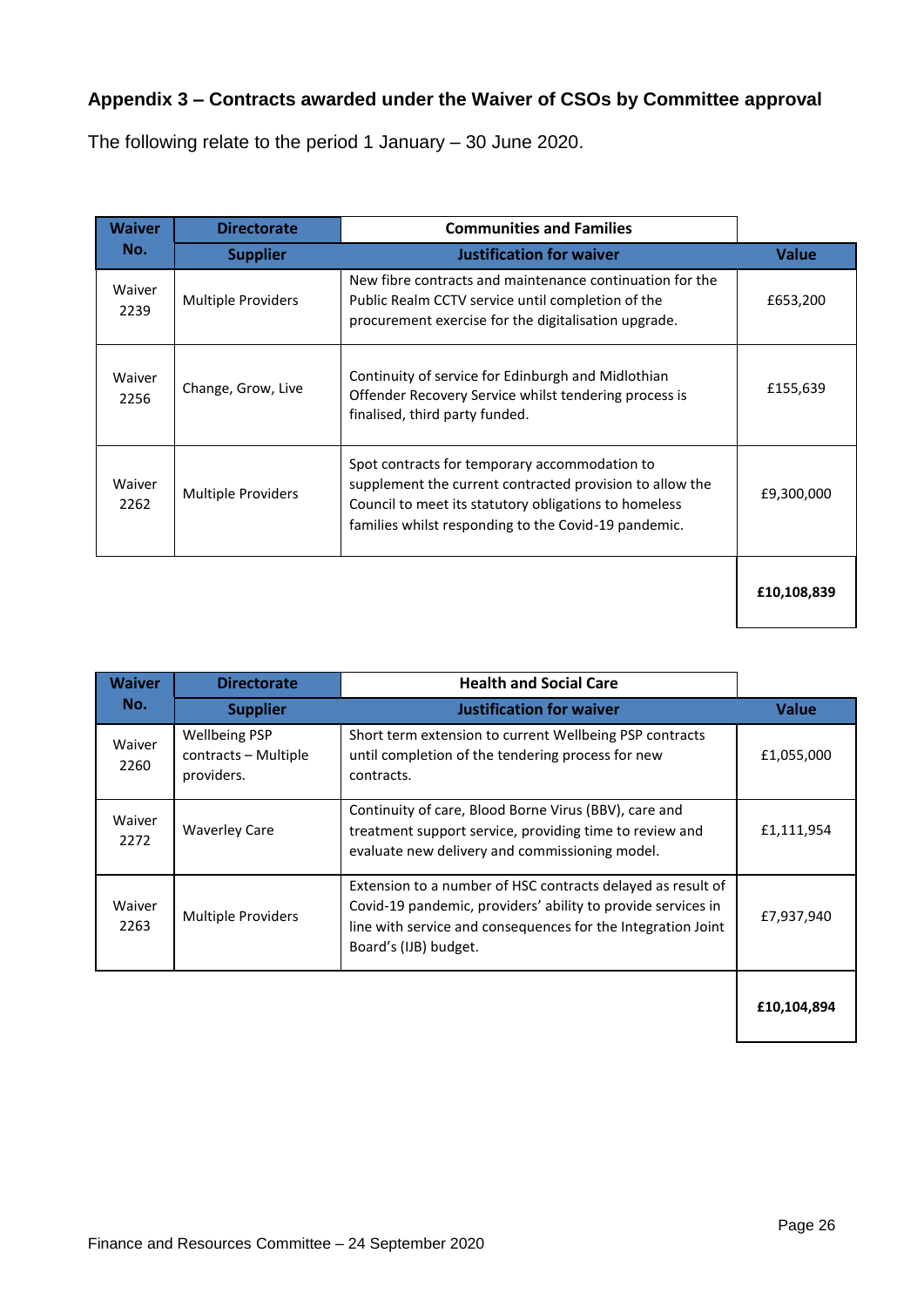| <b>Waiver</b>  | <b>Directorate</b>                             | Place                                                                                                                                                                                                           |              |
|----------------|------------------------------------------------|-----------------------------------------------------------------------------------------------------------------------------------------------------------------------------------------------------------------|--------------|
| No.            | <b>Supplier</b>                                | <b>Justification for waiver</b>                                                                                                                                                                                 | <b>Value</b> |
| Waiver<br>2176 | <b>Neil Williams Haulage</b><br>(NWH) / Enva   | Extension of contracts for the transfer of waste from<br>Seafield and Bankhead transfer stations until such time as<br>the procurement process is undertaken and a new contract<br>in place.                    | £700,000     |
| Waiver<br>2228 | Turner & Townsend<br><b>Project Management</b> | The importance of delivering safe schemes for walking and<br>cycling in the short, medium and long-term to respond to<br>COVID 19 and to ensure momentum is maintained on the<br>wider active travel programme. | £374,925     |
| Waiver<br>2235 | <b>Arcadis Consulting</b>                      | Consistency of approach with overall Programme<br>Management Office oversight for Granton Waterfront<br>Regeneration.                                                                                           | £350,000     |
| Waiver<br>2255 | <b>BAM FM Ltd</b>                              | Continuity of service to allow time for the market to adapt<br>to the impact of COVID 19 and for a procurement exercise<br>to be completed and new contract put in place.                                       | £1,250,000   |
| Waiver<br>2273 | <b>Suppliers TBC</b>                           | Immediate requirement for temporary traffic management<br>infrastructure relating to 'Spaces For People' programme<br>implementation, insufficient time to undertake a full<br>procurement exercise.            | £1,500,000   |
|                |                                                |                                                                                                                                                                                                                 | £4,174,925   |

| <b>Waiver</b>  | <b>Directorate</b>        | <b>Resources</b>                                                                                                                                                                                                                                                                                      |              |
|----------------|---------------------------|-------------------------------------------------------------------------------------------------------------------------------------------------------------------------------------------------------------------------------------------------------------------------------------------------------|--------------|
| No.            | <b>Supplier</b>           | <b>Justification for waiver</b>                                                                                                                                                                                                                                                                       | <b>Value</b> |
| Waiver<br>2190 | Allander Security Ltd     | Short term extension to security services contract to allow<br>completion of procurement exercise and contract award,<br>delayed as a result of Covid-19.                                                                                                                                             | £800,000     |
| Waiver<br>2248 | <b>Multiple Providers</b> | Short term extension to Property Repair contracts until<br>completion of the tendering process for new contracts.                                                                                                                                                                                     |              |
| Waiver<br>2236 | Xerox                     | Managed print, completion of tender, award of contract<br>and subsequent transition including physical replacement<br>of devices and associated services.                                                                                                                                             | £800,000     |
| Waiver<br>2200 | <b>Multiple Providers</b> | Continuity of service for Professional Services Construction<br>Framework to allow completion of the tender exercise to<br>replace current framework, delayed due to Covid-19. All<br>costs to be contained within existing budgets with no<br>committed spend as a result of the proposed extension. | £17,750,000  |
|                |                           |                                                                                                                                                                                                                                                                                                       |              |

. **£25,200,000**